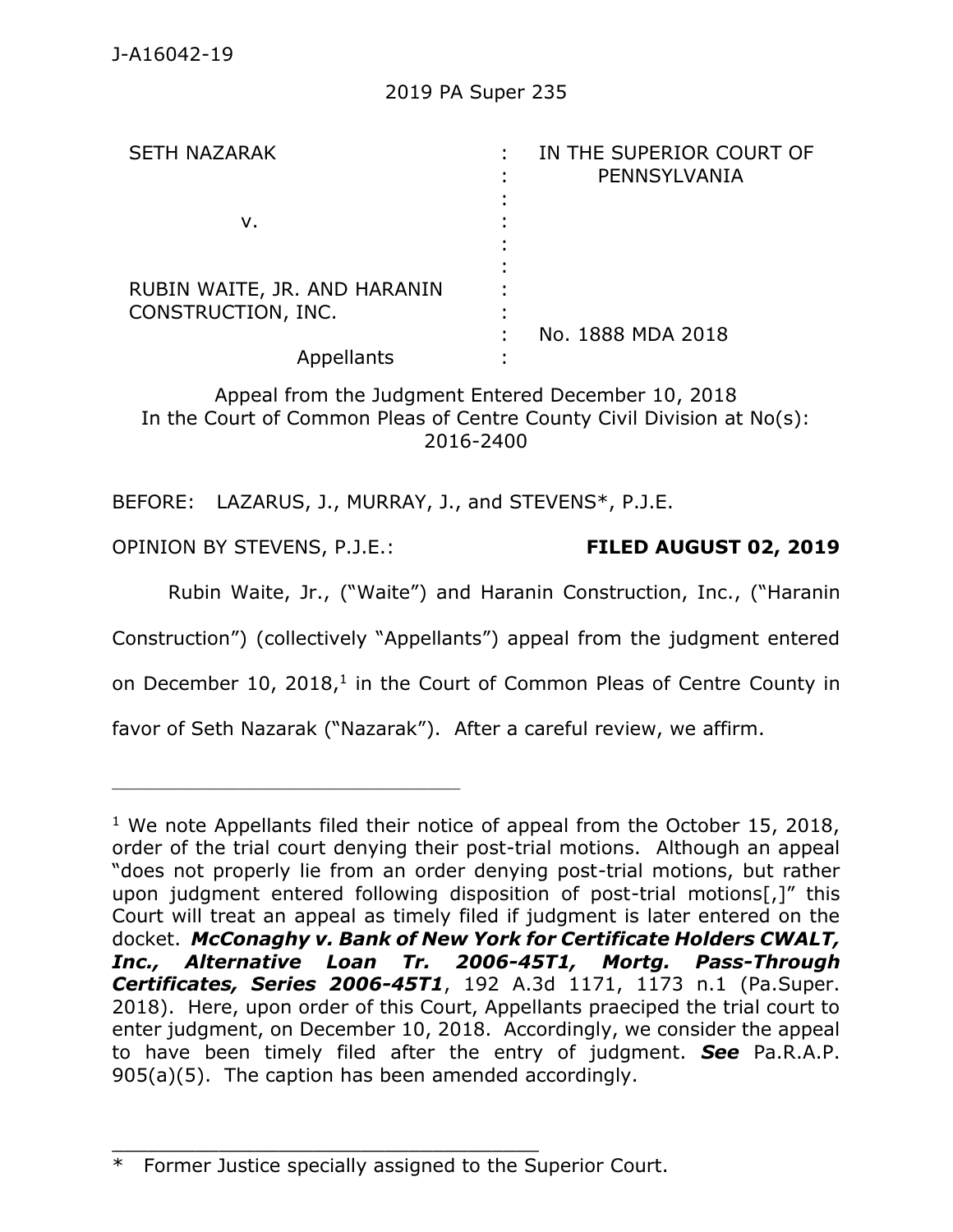#### J-A16042-19

The relevant facts and procedural history are as follows: On June 26, 2016, Nazarak filed a complaint against Appellants, and in response to Appellants' preliminary objections, Nazarak filed an amended complaint on July 25, 2016.<sup>2</sup> Therein, Nazarak contended that, on or about December 10, 2014, Waite was driving a commercial vehicle owned by his employer, Haranin Construction, and Nazarak was driving a commercial vehicle owned by his employer, M & C Trucking Company. Both men were acting within the course and scope of their employment when the vehicle being driven by Waite rearended the vehicle being driven by Nazarak, who was stopped at a red traffic signal at the intersection of Route 22 and Cook Street in Cambria County.

Nazarak contended that, as a direct and proximate result of the accident, he sustained serious injury. Accordingly, he presented claims of negligence against Waite, vicarious liability against Haranin Construction, and negligent entrustment against Haranin Construction. On September 15, 2016, Appellants filed an answer with new matter to Nazarak's amended complaint, and on October 5, 2016, Nazarak filed a reply to the new matter.

On September 14, 2017, Appellants filed a motion to compel an independent medical examination, and on October 17, 2017, the parties agreed upon a consent order for Nazarak to submit to an independent medical examination with Appellants' expert, J. William Bookwalter, III, M.D.

<sup>&</sup>lt;sup>2</sup> The trial court subsequently denied Appellants' preliminary objections as moot.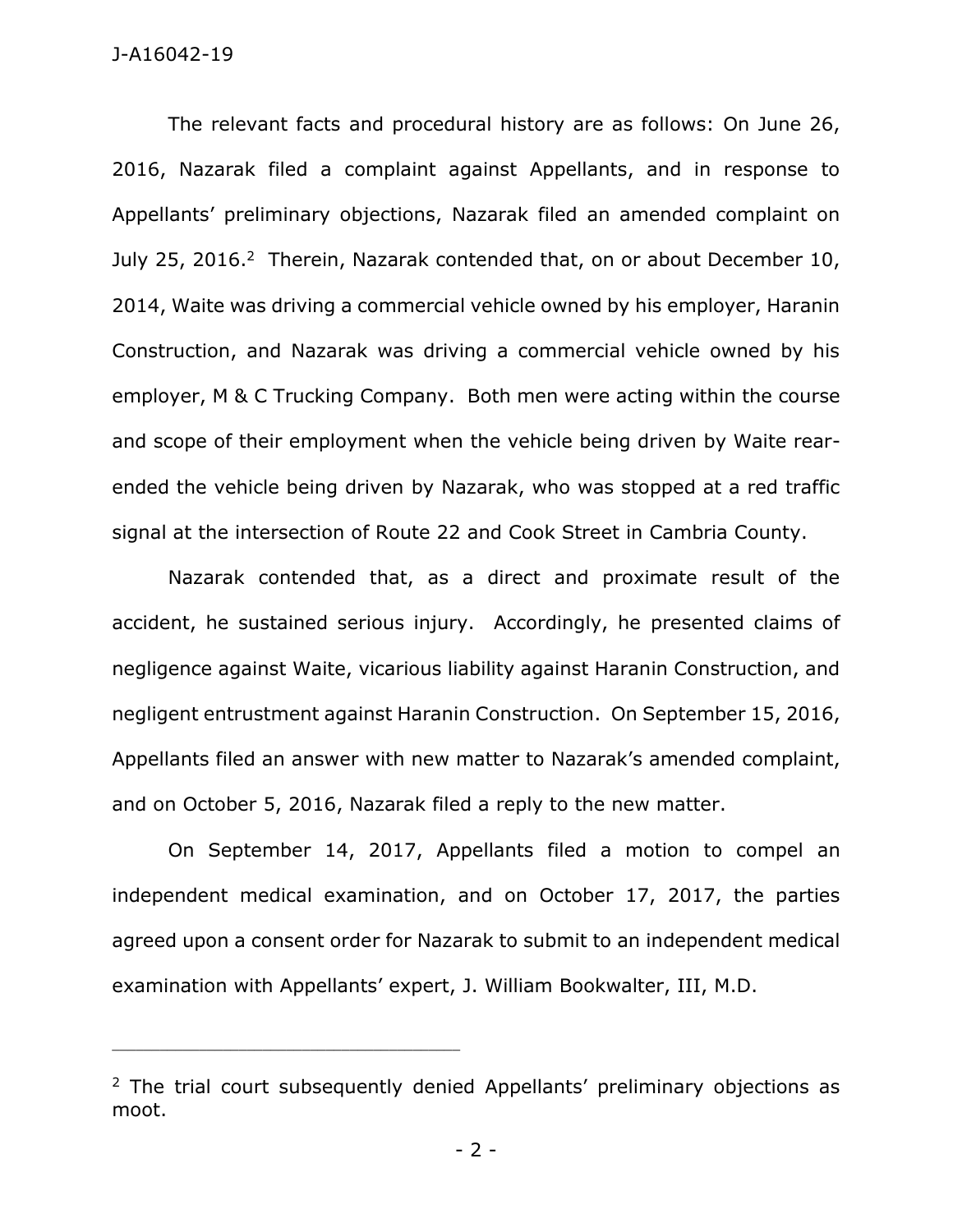#### J-A16042-19

On June 4, 2018, Appellants filed several motions *in limine*. Relevantly, Appellants filed motions *in limine* seeking to limit Nazarak's medical damages evidence solely to the amount paid by workers' compensation and the Department of Public Welfare, preclude evidence of compromise and release and limit Nazarak's wage loss to the amount of indemnity benefits paid by workers' compensation, and preclude Charles J. Harvey, D.O., from testifying based on opinions and reports authored by a non-testifying expert. Nazarak filed a reply in opposition to Appellants' motions *in limine*, and the trial court denied the motions *in limine* indicated *supra*.

Thereafter, both parties filed proposed jury instructions, and Appellants additionally filed supplemental proposed jury instructions. The case proceeded to a jury trial, at the conclusion of which the jury answered "yes" to the question: "Was the negligence of Rubin Waite, Jr. and Haranin Construction, Inc. a factual cause of any harm to Seth Nazarak?" Jury Verdict Sheet, filed 6/21/18. Further, the jury answered "\$750,000" to the question: "State the amount of damages, if any, sustained by Seth Nazarak as a result of the accident." *Id.* 

Appellants filed timely post-trial motions, to which Nazarak filed a reply in opposition. By opinion and order entered on October 15, 2018, the trial court denied Appellants' post-trial motions. Appellants filed a notice of appeal on November 13, 2018. On that same date, the trial court directed Appellants to file a Pa.R.A.P. 1925(b) statement, Appellants timely complied, and the trial

- 3 -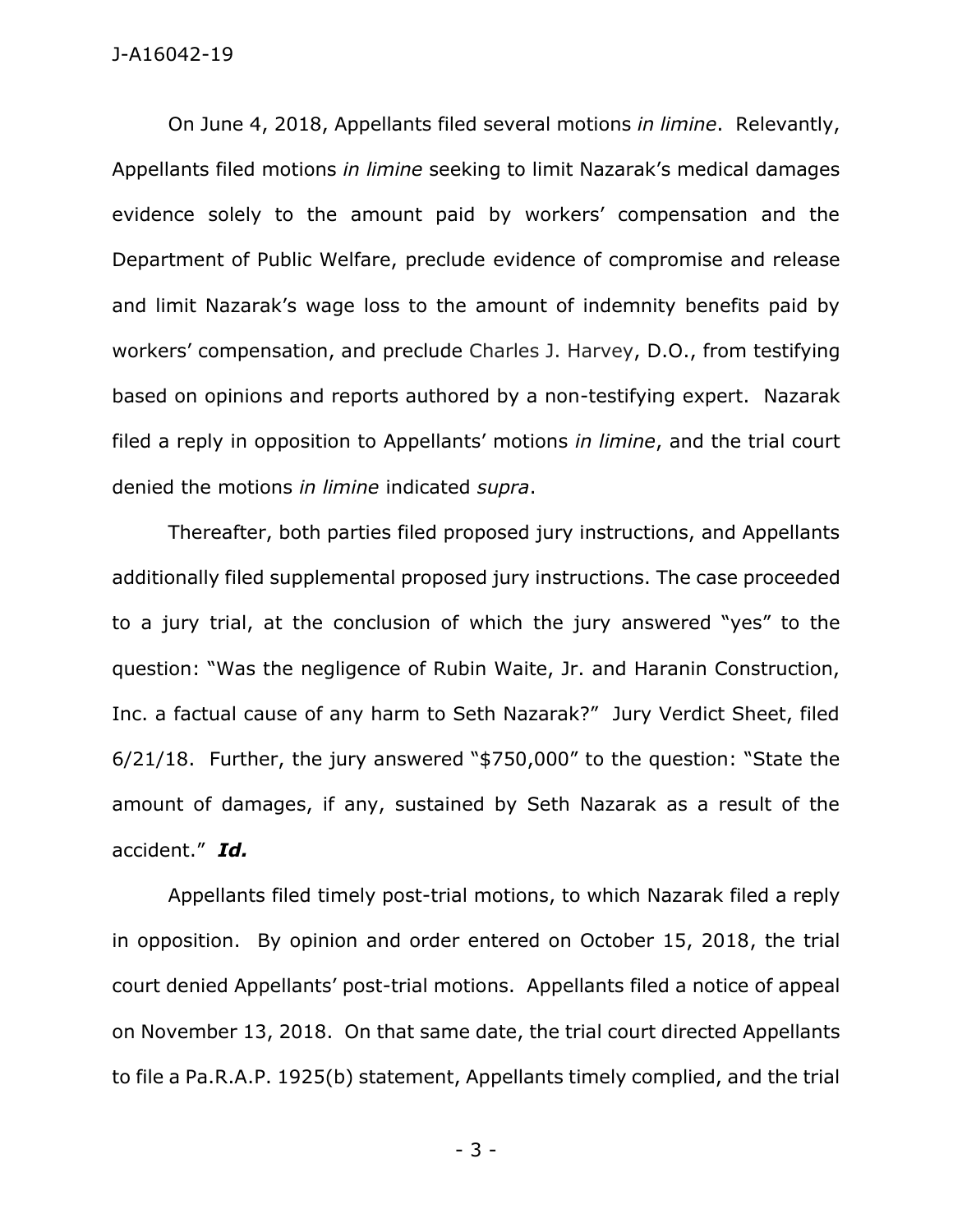court filed a brief statement referring this Court to its October 15, 2018, opinion. Thereafter, as indicated *supra*, judgment was entered against Appellants and in favor of Nazarak.

On appeal, Appellants present the following issues for our review (verbatim):

### **A. WHETHER THE COURT MADE EVIDENTIARY ERRORS REQUIRING A NEW TRIAL IN PERMITTING EVIDENCE OF PLAINTIFF'S WORKERS' COMPENSATION LIEN AT TRIAL?**

- 1. Whether the trial court erred in permitting evidence of Plaintiff's workers' compensation lien at trial as it is an inadmissible collateral source, permitted a double recovery and usurped the function of the jury by valuing the case and prejudicing the Defendants?
- 2. Whether a new trial should be awarded as the trial court erred in permitting evidence of Plaintiff's workers' compensation compromise and release at trial as evidence of settlements are inadmissible at trial and its introduction valued the case for the jury prejudicing the Defendants?
- 3. Whether a new trial should be awarded as the trial court erred in refusing to issue Defendants' supplemental jury points for charge 1 and 3 to provide the jury with a full understanding of Plaintiff's duty to repay the workers' compensation lien misleading the jury and prejudicing the Defendants?

## **B. WHETHER THE COURT MADE EVIDENTIARY ERRORS REQUIRING A NEW TRIAL BASED UPON EXPERT TESTIMONY PERMITTED AND EXCLUDED AT TRIAL?**

4. Whether a new trial should be awarded as Plaintiff's vocational expert Celia Evans testified outside the scope of her expert report prejudicing the Defendants?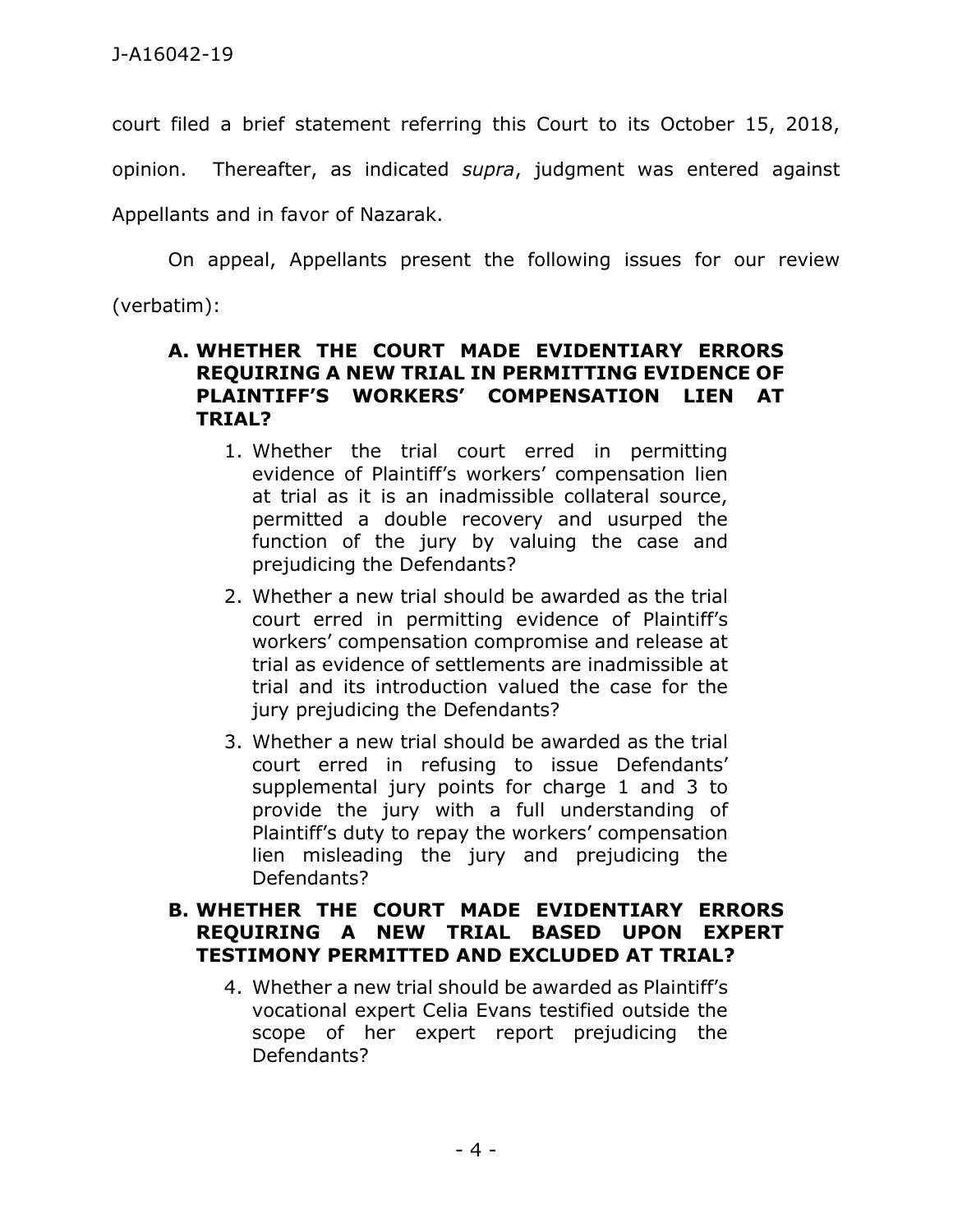- 5. Whether a new trial should be awarded as the expert report and opinions of non-testifying expert Dr. Brooks were permitted to be introduced at trial prejudicing the Defendants?
- 6. Whether a new trial should be awarded for precluding the testimony of Plaintiff's expert Dr. Rundorff that Plaintiff's lumbar spine could have been in the same condition prior to the at-issue accident prejudicing the Defendants?

# **C. WHETHER THE COURT MADE EVIDENTIARY ERRORS REQUIRING A NEW TRIAL BY PERMITTING IMPROPER REFERENCES AT TRIAL?**

- 7. Whether a new trial should be awarded based upon Plaintiff's counsel's improper reference in his closing argument to the fact that the Defendants did not produce a vocational or economic expert as their figures if presented would have been large prejudicing the Defendants?
- 8. Whether a new trial should be awarded based upon Plaintiff's counsel's solicitation of testimony regarding the brake failure of the at-issue truck from Defendant Waite after Defendants had already admitted negligence prejudicing the Defendants?

Appellants' Brief at 11-12 (suggested answers omitted) (bold in original).

In issue "A," Appellants present three sub-issues related to evidence regarding Nazarak's receipt of workers' compensation benefits. Specifically, they contend the trial court erred in permitting evidence that Nazarak received workers' compensation benefits, permitting evidence of Nazarak's compromise and release with regard to his workers' compensation claim, and failing to give Appellants' supplemental points for charge numbers 1 and 3.

With regard to their first sub-issue, Appellants contend the trial court erred in admitting evidence that Nazarak received workers' compensation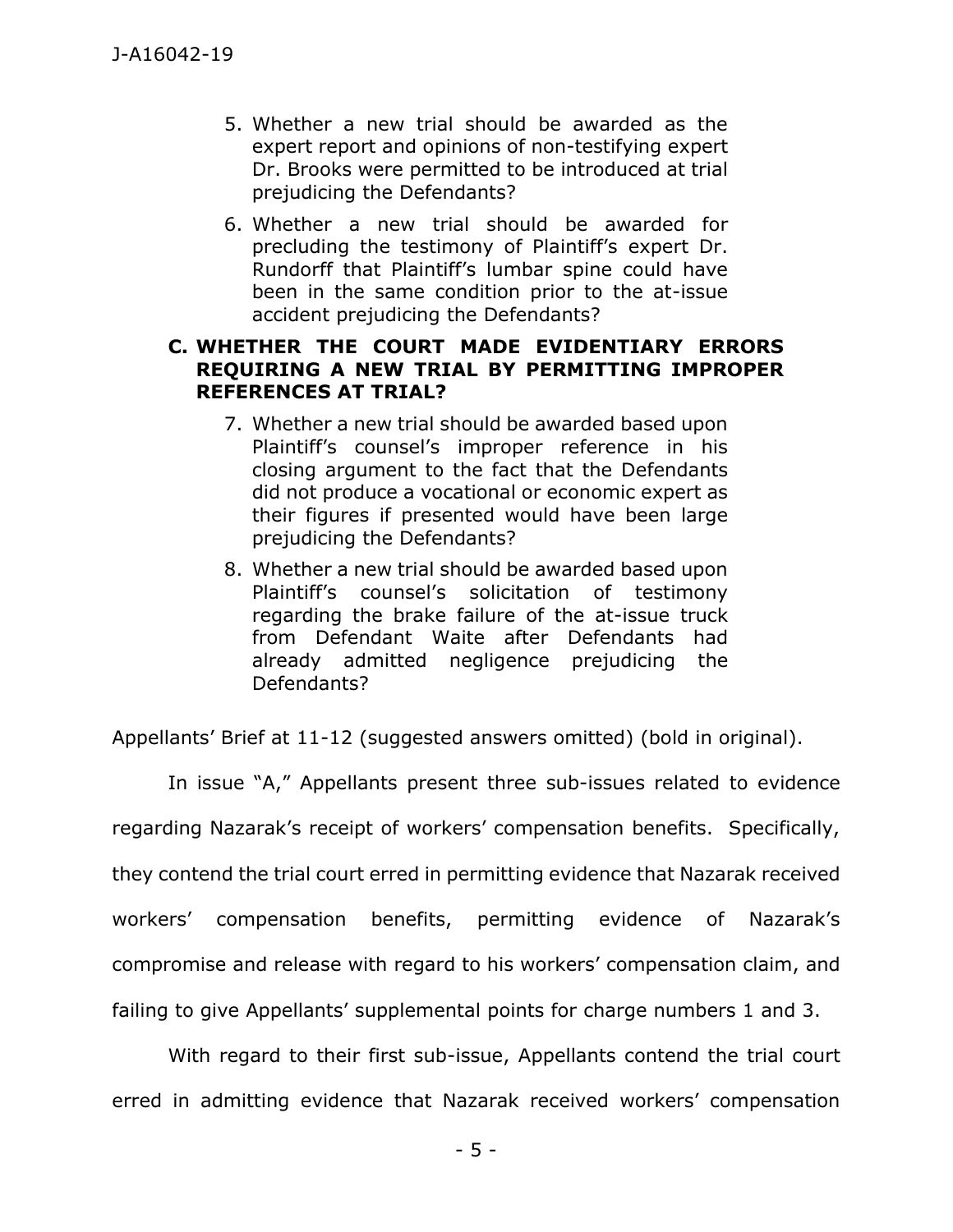benefits, which Nazarak would have to repay in the event of a recovery in the instant case.<sup>3</sup> Id. at 31. Specifically, Appellants assert the evidence regarding the existence of the workers' compensation lien violated the "collateral source rule." *Id.* at 33. They further assert the evidence of the workers' compensation lien confused and misled the jury into believing that, since such benefits were paid to Nazarak, his injuries "must have been caused by the atissue accident[,]" thus usurping the function of the jury. *Id.* at 35. Finally, they suggest the evidence of the workers' compensation lien permitted a "double recovery" by Nazarak. *Id.* at 38.

"[T]he admission or exclusion of evidence is within the sound discretion of the trial court. In reviewing a challenge to the admissibility of evidence, we will only reverse a ruling by the trial court upon a showing that it abused its discretion or committed an error of law." *Schmidt v. Boardman Co.*, 958 A.2d 498, 516 (Pa.Super. 2008) (citation omitted).

An abuse of discretion may not be found merely because an appellate court might have reached a different conclusion, but requires a result of manifest unreasonableness, or partiality,

<sup>&</sup>lt;sup>3</sup> In this vein, Appellants contend the trial court erred in admitting into evidence the Liberty Mutual Workers' Compensation medical and indemnity payment ledgers indicating a workers' compensation lien against Nazarak; Nazarak's testimony he received workers' compensation benefits, which he would have to repay in the event of a recovery in the instant case; and testimony from a Liberty Mutual representative, Linda Wiest, that Liberty Mutual would expect Nazarak to repay the workers' compensation lien in the event Nazarak recovered in the instant matter.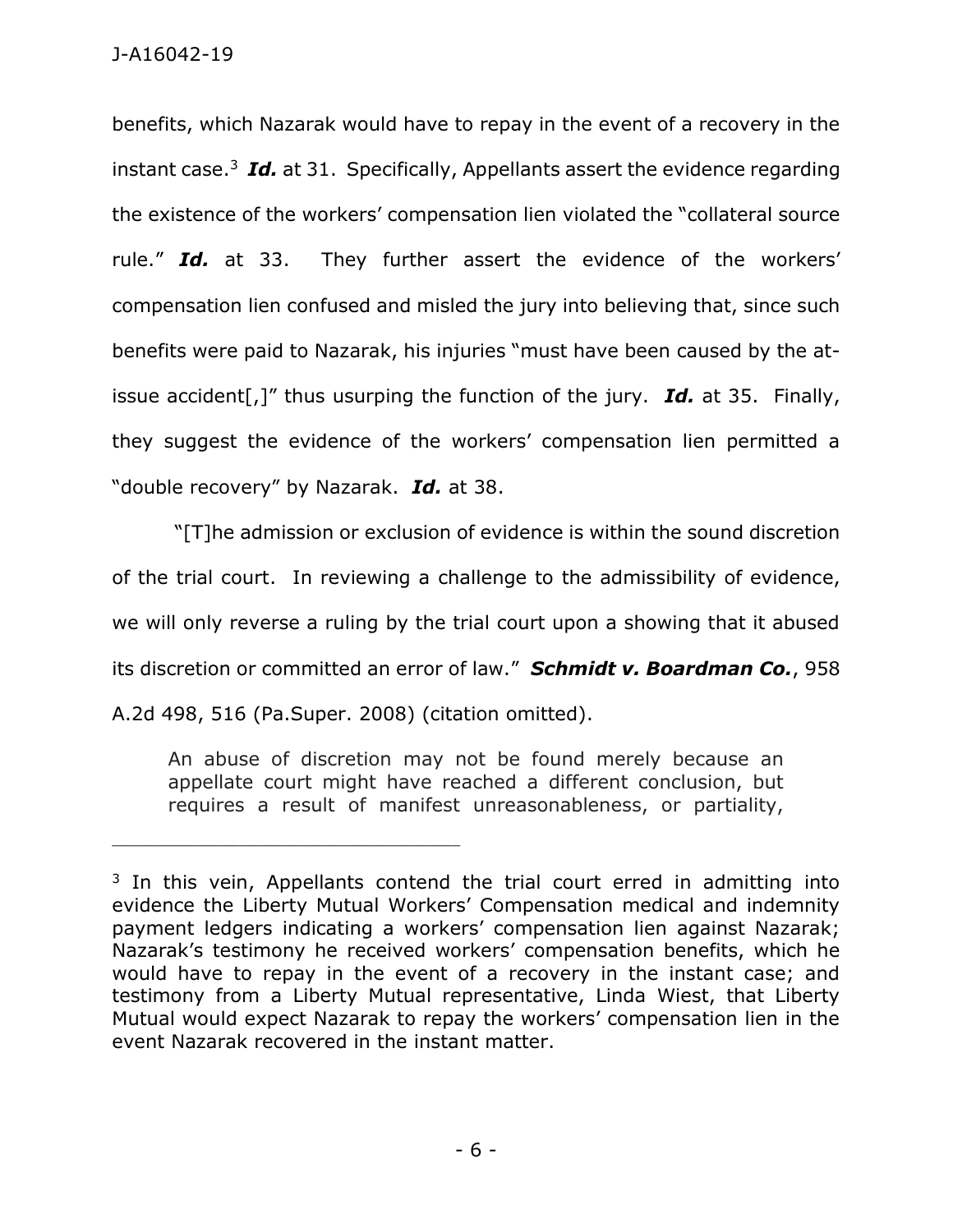prejudice, bias, or ill-will, or such lack of support so as to be clearly erroneous. In addition, to constitute reversible error, an evidentiary ruling must not only be erroneous, but also harmful or prejudicial to the complaining party.

*Jacobs v. Chatwani*, 922 A.2d 950, 960 (Pa.Super. 2007).

In addressing Appellants' first sub-issue, the trial court relevantly

indicated the following:

The collateral source rule provides that payments from a collateral source shall not diminish the damages recoverable; the rule was intended to avoid precluding a party from obtaining redress for injuries merely because coverage was provided by a collateral source. *Nigra v. Walsh*, 797 A.2d 353, 356 [(Pa.Super. 2002)]. A plaintiff is prevented from introducing evidence about the lack of workers' compensation during trial due to the possibility of creating sympathy. *Hileman v. Pittsburgh and Lake Erie R. Co.*, 546 Pa. 433, 685 A.2d 994, 999 (1996). Specifically, "it has never appeared necessary to negate any assumption that there is workers' compensation (or subrogation for that matter) in actions by employees against third parties for injuries that occur on the job." *Id.*

Workers' compensation gives employers the right of subrogation when the employer made payments as a result of negligence by a third party. *Liberty Mutual Ins. Co. v. Domtar*  **Paper Co.**, 77 A.3d 1282, 1289 [(Pa.Super. 2013)]. The purpose of subrogation is to prevent double recovery for the same injury, [] relieve employers of liability for third party's negligence, and prevent negligent parties from escaping liability. *Young v. W.C.A.B. (LGB Mechanical)*, 976 A.2d 627, 630 (Pa.Commw. 2009).

The evidence that was presented was not presented to preclude Plaintiff [Nazarak] from recovering; Plaintiff [Nazarak] will not receive double pay. Workers' compensation is not a collateral source because the lien must be paid back, as the stated purpose of allowing subrogation of claims by the employer is to prevent workers' compensation from being a collateral source. Additionally, the jury was not influenced by the introduction of the testimony, as the existence of a workers' compensation lien does not imply causation in this case, particularly since [Appellants] admitted liability and the issue was damages.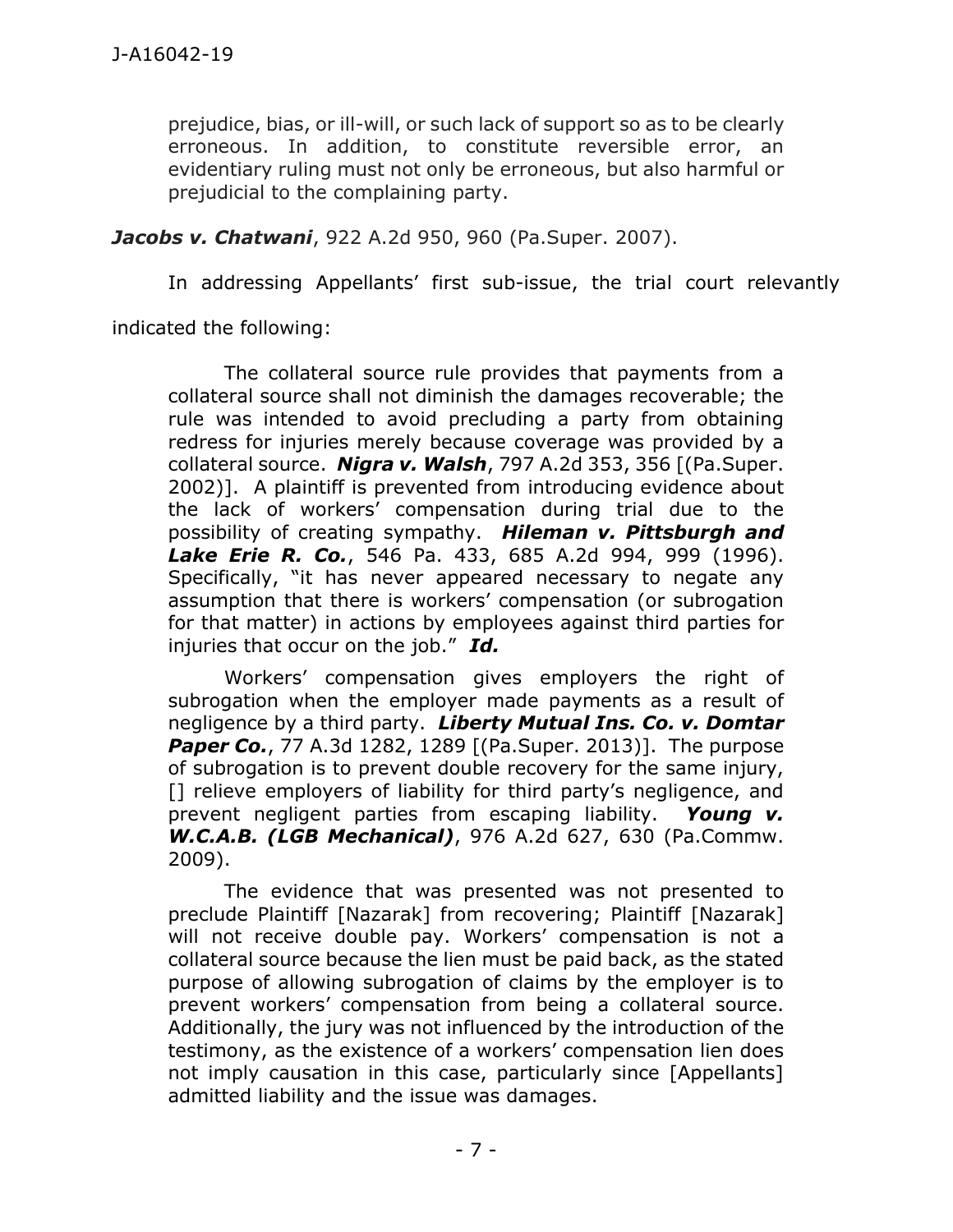Trial Court Opinion, filed 10/15/18, at 2-3 (citation omitted).

We conclude the trial court did not abuse its discretion in this regard.

As this Court has recognized:

The collateral source rule, which is intended to protect tort victims, "provides that payments from a collateral source shall not diminish the damages otherwise recoverable from the wrongdoer." Thus, this rule "prohibits a *defendant* in a personal injury action from introducing evidence of the plaintiff's receipt of benefits from a collateral source for the same injuries which are alleged to have been caused by the defendant."

**Simmons v. Cobb**, 906 A.2d 582, 585 (Pa.Super. 2006) (citations and footnote omitted) (emphasis added). Further, as our Supreme Court has recognized, this rule "was intended to avoid precluding a [plaintiff] from obtaining redress for his or her injury merely because coverage for the injury was provided by some collateral source, *e.g.* insurance." *Beechwoods Flying Service, Inc. v. Al Hamilton Contracting Corp.*, 504 Pa. 618, 476 A.2d 350, 352 (1984). *See Denardo v. Carneval*, 444 A.2d 135, 140 (Pa.Super. 1982) ("Pennsylvania law is clear; the victim of a tort is entitled to the damages caused by the tortfeasor's negligence regardless of compensation the victim receives from other sources.").

In the present case, it was Nazarak, the plaintiff below, who wanted the jury to know that he had received the workers' compensation benefits. Thus, the purpose underlying the collateral source rule—protection of the plaintiff and prevention of a benefit to the alleged wrongdoer—simply was not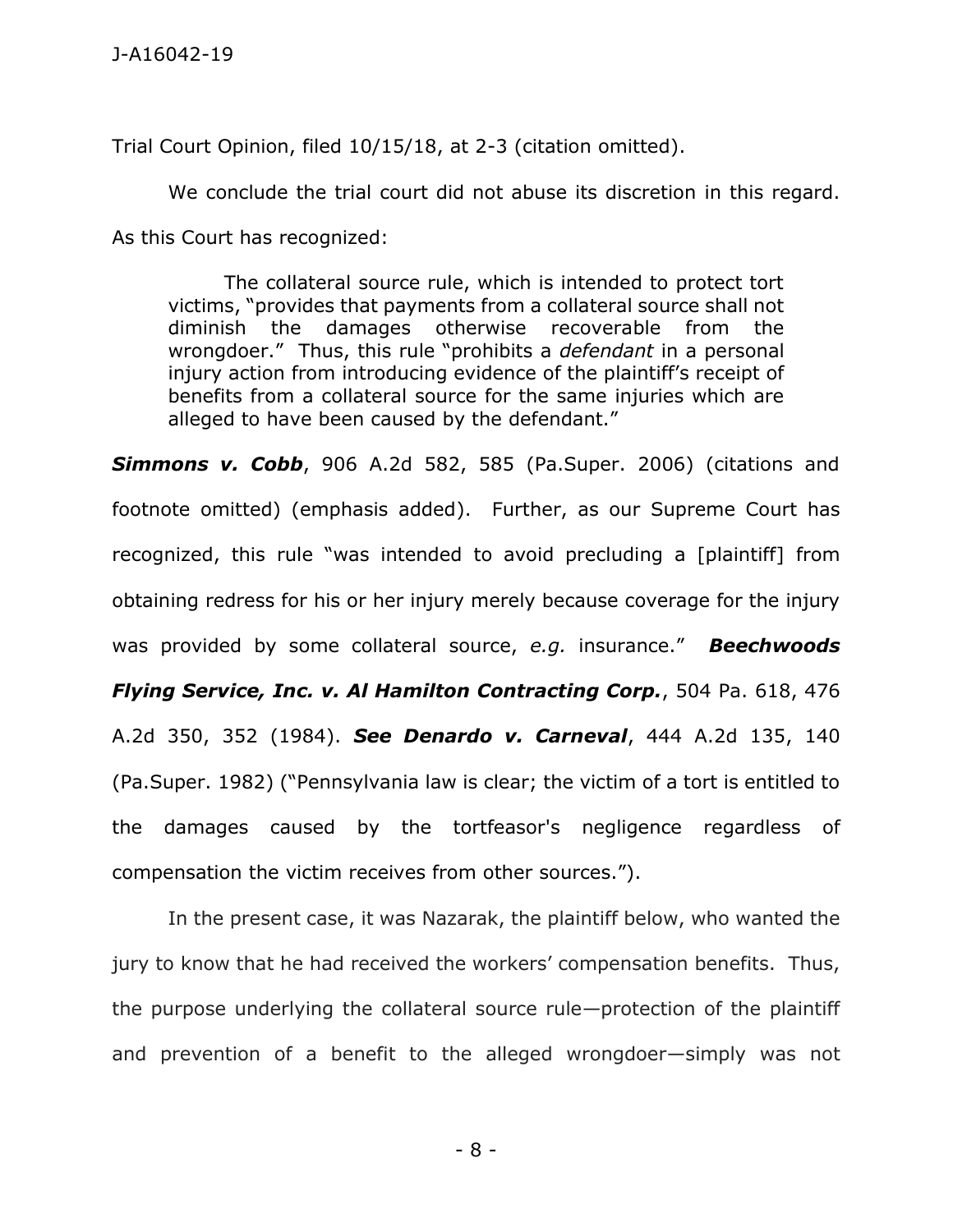implicated. *See Simmons*, *supra*. Accordingly, the trial court did not abuse its discretion in its application of the collateral source rule.

Further, there is no dispute that Nazarak will have to repay the workers' compensation lien from the damages awarded by the jury.<sup>4</sup> *See Liberty Mutual Ins. Co.*, *supra* (noting an employer/workers' compensation carrier may seek subrogation or reimbursement out of a tort recovery by an injured claimant). In such a case, this Court has held that an injured claimant may "plead, prove, and recover" the amount paid by the workers' compensation carrier. *See Ricks v. Nationwide Ins. Co.*, 879 A.2d 796 (Pa.Super. 2005).

<sup>4</sup> Section 319 of Pennsylvania's Workers' Compensation Act provides for an employer's, hence the employer's insurer's, claim to subrogation to the extent of compensation payable. Section 319 provides, in pertinent part:

Where the compensable injury is caused in whole or in part by the act or omission of a third party, the employer shall be subrogated to the right of the employe, his personal representative, his estate or his dependents, against such third party to the extent of the compensation payable under this article by the employer; reasonable attorney's fees and other proper disbursements incurred in obtaining a recovery or in effecting a compromise settlement shall be prorated between the employer and employe, his personal representative, his estate or his dependents. The employer shall pay that proportion of the attorney's fees and other proper disbursements that the amount of compensation paid or payable at the time of recovery or settlement bears to the total recovery or settlement. Any recovery against such third person in excess of the compensation theretofore paid by the employer shall be paid forthwith to the employe, his personal representative, his estate or his dependents, and shall be treated as an advance payment by the employer on account of any future instalments of compensation.

 <sup>77</sup> P.S. § 671 (footnote omitted).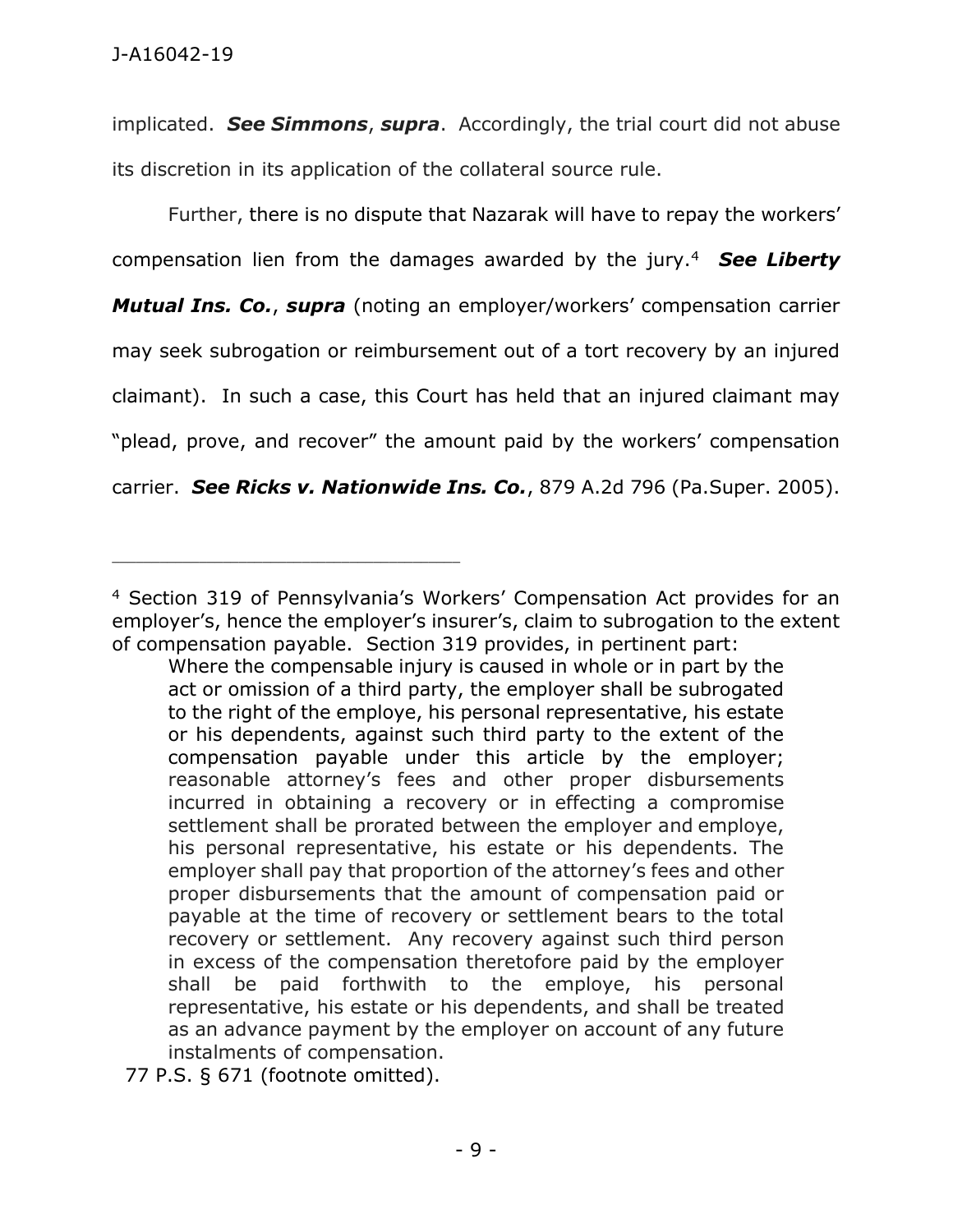Further, we note that, because Nazarak will have to repay the workers' compensation lien, there is no risk of "double recovery" as alleged by Appellants, and the jury was free to determine what impact, if any, the payment of such benefits had on its finding of factual causation and damages. *See Dale Mfg. Co. v. Bressi*, 491 Pa. 493, 421 A.2d 653 (1980) (holding where there is subrogation in workers' compensation matters, there is no double recovery when the claimant recovers for negligence against a third party); Matheny v. West Shore Country Club, 648 A.2d 24 (Pa.Super. 1994) (holding it is within the exclusive province of the jury, as factfinder, to hear evidence on damages and decide what amount fairly compensates the plaintiff). <sup>5</sup> Accordingly, we conclude the trial court did not abuse its discretion in permitting Nazarak to introduce evidence of the workers' compensation lien in his pursuit of damages.

<sup>5</sup> Appellants suggest the case *sub judice* is more akin to *Burke v. Erie Ins. Exchange*, 940 A.2d 472 (Pa.Super. 2007), as opposed to *Ricks*, *supra*. Appellants' Brief at 42. In *Burke*, this Court concluded the claimant could not plead, prove, or recover workers' compensation benefits in an action involving the injured employee's claim for underinsured motorist benefits against the employer's automobile insurance policy. In *Burke*, unlike in the case *sub judice*, the workers' compensation carrier, which was also the vehicle insurance carrier, agreed to forgo the workers' compensation lien such that the employee would not have to repay the workers' compensation benefits. This Court in *Burke* concluded that the claimant should not be permitted a "double recovery," *i.e.*, retain the workers' compensation benefits paid to him by the insurance company and then attempt to regain an equal sum as damages in the underinsured motorist suit. *See id.* Such did not occur in the case *sub judice*.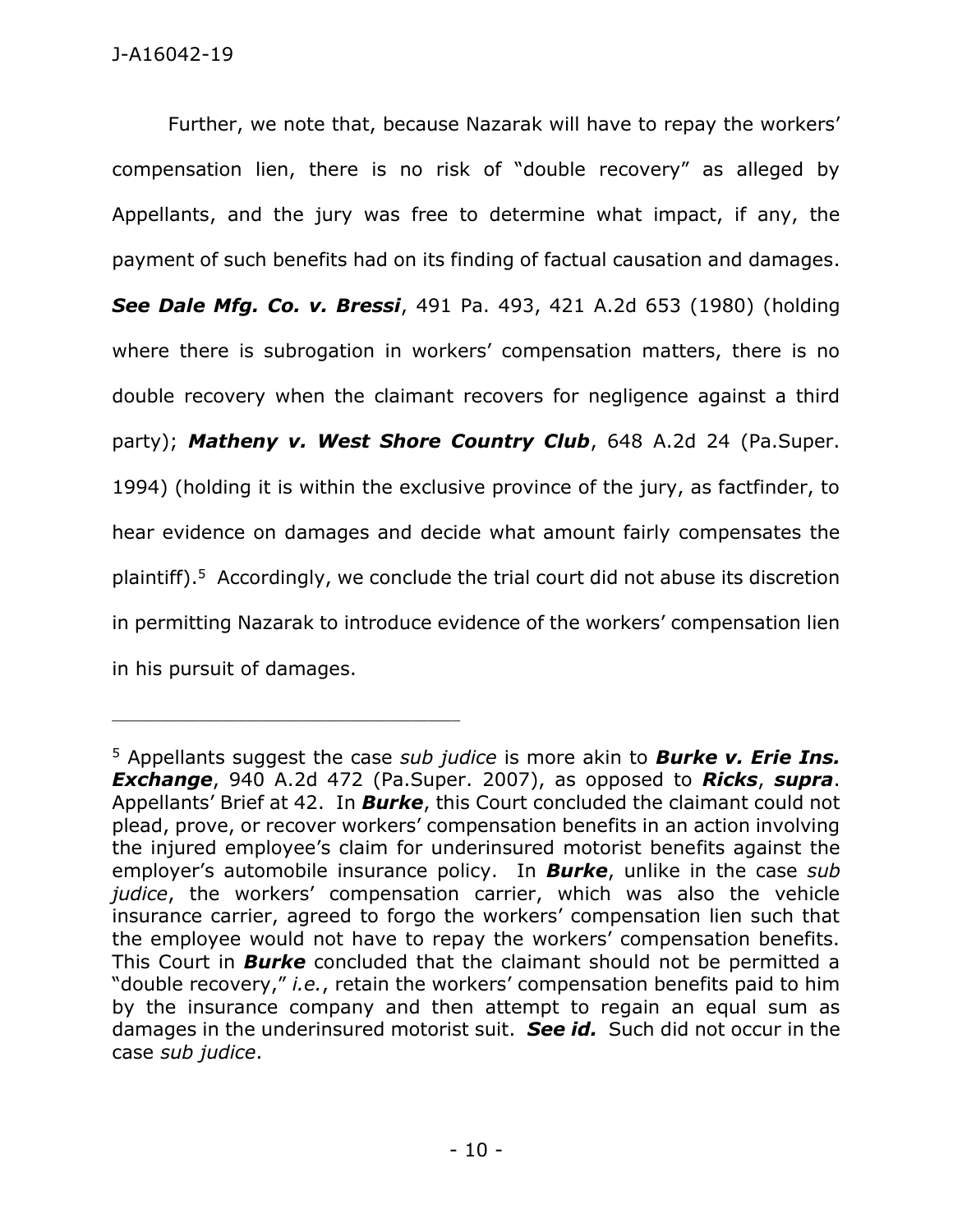With regard to their next sub-issue, Appellants contend the trial court

erred in admitting evidence of Nazarak's compromise and release with regard

to his workers' compensation claim. Specifically, Appellants aver the evidence

of the compromise and release violated 42 Pa.C.S.A. § 6141, pertaining to the

inadmissibility of settlement agreements.<sup>6</sup>

Section 6141 of the Judicial Code provides, in relevant part, the

following:

# **§ 6141. Effect of certain settlements**

**(a) Personal injuries.--**Settlement with or any payment made to an injured person or to others on behalf of such injured person with the permission of such injured person or to anyone entitled to recover damages on account of injury or death of such person shall not constitute an admission of liability by the person making the payment or on whose behalf the payment was made, unless the parties to such settlement or payment agree to the contrary.

\*\*\*

**(c) Admissibility in evidence.--**Except in an action in which final settlement and release has been pleaded as a complete defense, any settlement or payment referred to in subsections (a) and  $(b)^{[7]}$  shall not be admissible in evidence on the trial of any matter.

42 Pa.C.S.A. § 6141(a), (c) (bold in original) (footnote added).

<sup>&</sup>lt;sup>6</sup> In this regard, Appellants aver Liberty Mutual's representative, Ms. Wiest, improperly testified that Nazarak received a lump sum payment due to his compromise and release with regard to his workers' compensation claim. Appellants' Brief at 46.

 $<sup>7</sup>$  Subsection (b), which pertains to settlements with regard to damages to</sup> property, is not applicable to the case *sub judice*.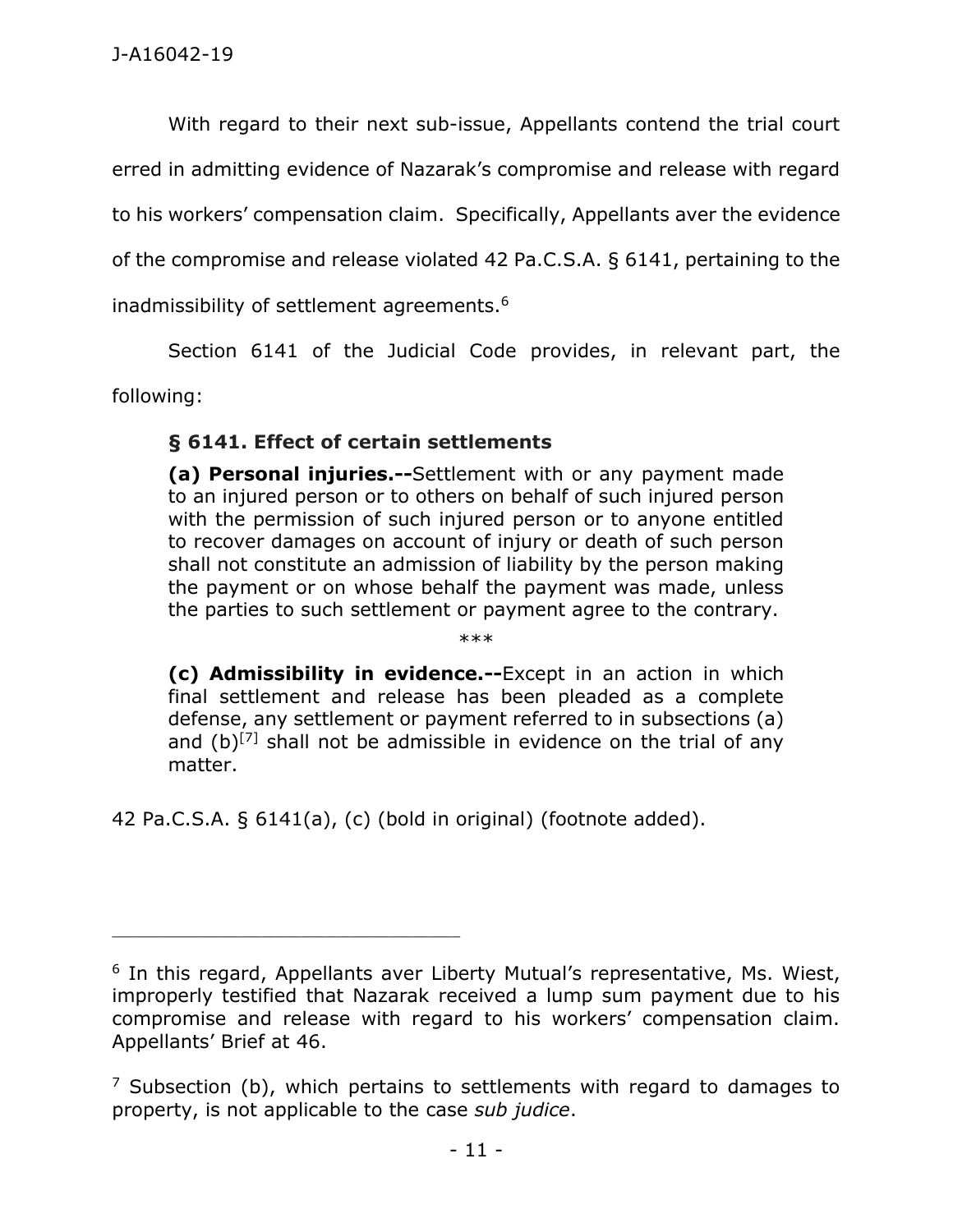Turning to an analysis of 42 Pa.C.S.A. § 6141, the clear and unambiguous words of Subsection (a) provide that settlement with or any payment to an injured person is not "**an admission of liability by the person making the payment or on whose behalf the payment was made[**.]" 42 Pa.C.S.A. § 6141(a) (bold added). *See Hatfield v. Continental Imports, Inc.*, 530 Pa. 551, 610 A.2d 446, 451 (1992) (holding the rules of statutory construction are used to interpret Section 6141).

In the case *sub judice*, there is no dispute that the "settlement" at issue (the workers' compensation compromise and release) was not made by Appellants, and Appellants were not in any way a party to the settlement. Rather, the settlement was made between Nazarak and his employer/employer's workers' compensation carrier, Liberty Mutual. Thus, according to the plain language of Subsection 6141(a), while the settlement does not constitute an admission of liability by Nazarak's employer or Liberty Mutual, it has no effect on the liability of Appellants (the third party tortfeasors). 1 Pa.C.S.A. § 1903 (indicating words and phrases are given their common and approved usage); 1 Pa.C.S.A. § 1921 (indicating when words are clear and free from ambiguity they may not be disregarded).

However, as the trial court noted, Subsection (c) indicates that a settlement referred to in Subsection (a) "**shall not be admissible in evidence on the trial of any matter**." 42 Pa.C.S.A. § 6141(c) (bold added).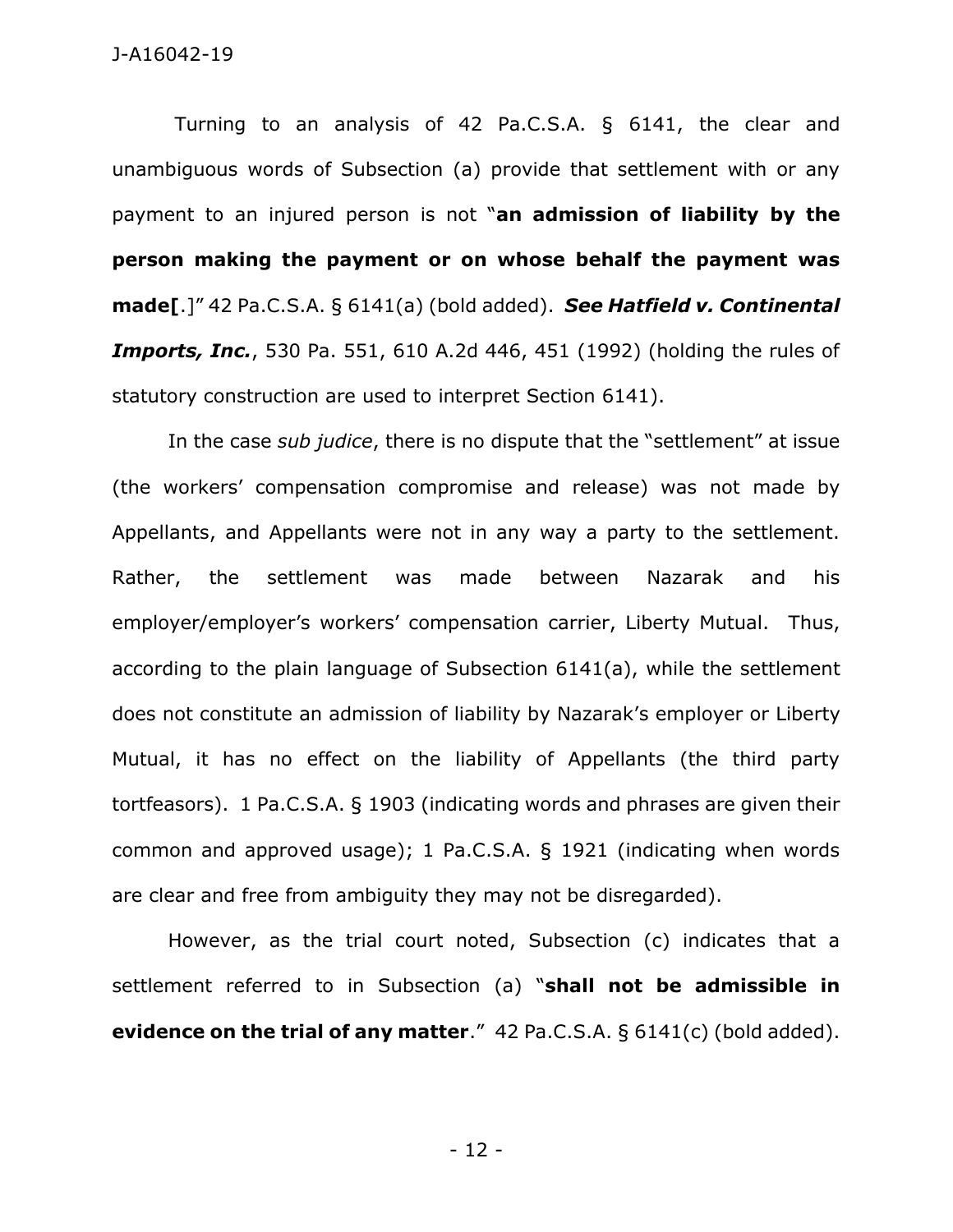Accordingly, when Subsections (a) and (c) are read together, arguably, the settlement at issue was not admissible in the instant trial.

However, to the extent the trial court erred in permitting Nazarak to enter into evidence the fact he settled his workers' compensation claim, we agree with the trial court that the error does not constitute reversible error. As the trial court cogently indicated:

[Appellants] admitted liability before the trial began and the issue remaining was damages. The existence of the [compromise] and release was not used to improperly imply liability but rather was used to show damages by [Nazarak], and that he was no longer employed. There was no prejudice to [Appellants] due to [Appellants<sup>'</sup>] acceptance of liability. The jury was not instructed they were bound by the figure [contained in the compromise and release] but were free to accept the evidence as it was presented.

\*\*\*

The improper admission of a settlement agreement into evidence does not necessarily constitute reversible error. To constitute reversible error, a ruling on evidence or an instruction to a jury must be shown not only to have been erroneous *but harmful to the party complaining*. The harm inflicted upon the defendant from the introduction of a settlement into evidence results from the jury's tendency to improperly construe a legal settlement as an admission by the settling party to liability. *Rochester Mach. Corp. v. Mulach Steel Corp.*, 498 Pa. 545, 549, 449 A.2d 1366, 1368 (1982). The admission of a settlement agreement prejudices the plaintiff by resulting in a lower damage award, because the jury may improperly infer that the plaintiff has already been compensated for his or her injuries.

[Appellants] argue that by introducing the figure used by Liberty Mutual to calculate [Nazarak's] damages in the settlement, the fact-finding role of the jury was usurped. [Appellants] argue the jury simply used Liberty Mutual's figures for damages, rather than making an independent finding of damages. The settlement agreement was not prejudicial in that regard. The jury, as factfinder, is entitled to give as much or as little weight, if any at all, to any piece of evidence that is so desires, and was instructed as such at trial. There is simply no factual or legal basis to support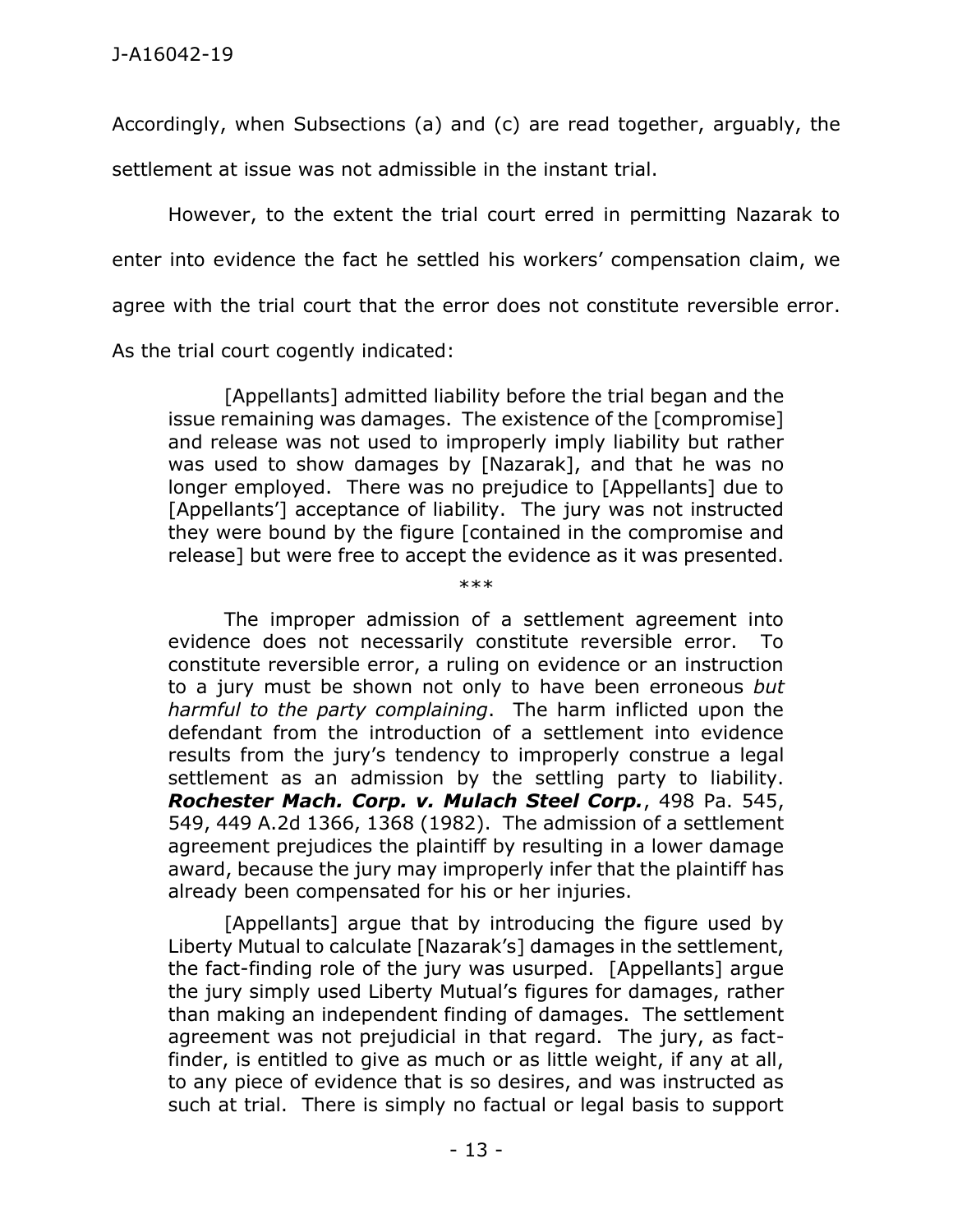the conclusion that the jury copied Liberty Mutual's damage calculations into the verdict.

Trial Court Opinion, filed 10/15/18, at 4-5 (citations, quotation marks, and quotations omitted) (emphasis in original).

We agree with the trial court's reasoning and, consequently, conclude that a new trial is not warranted as to this issue. *Ettinger v. Triangle-***Pacific Corp.**, 799 A.2d 95, 110 (Pa.Super. 2002) ("To constitute reversible error, an evidentiary ruling must not only be erroneous, but also harmful or [unduly] prejudicial to the complaining party."). $8$ 

With regard to their next sub-issue, Appellants argue the trial court erred in refusing to give the jury Appellants' proposed supplemental jury instructions numbers 1 and 3. Specifically, Appellants contend the trial court's failure to give the proposed supplemental jury instructions improperly resulted in the jury believing "that Liberty Mutual was owed the full lien amount regardless of the case outcome and that [Nazarak] personally would owe that amount." Appellants' Brief at 57. They also suggest the trial court's instruction did not adequately inform the jury that the workers' compensation

<sup>&</sup>lt;sup>8</sup> Appellants also suggest Liberty Mutual gave up its subrogation rights by voluntarily entering into the compromise and release, thus permitting Nazarak to have a "double recovery." There is no indication that Liberty Mutual waived its right to subrogation in this case. Additionally, as noted by our Supreme Court, the right to subrogation under the Workers' Compensation Act is automatic. *See Thompson v. W.C.A.B. (USF&G Co.)*, 566 Pa. 420, 781 A.2d 1146 (2001).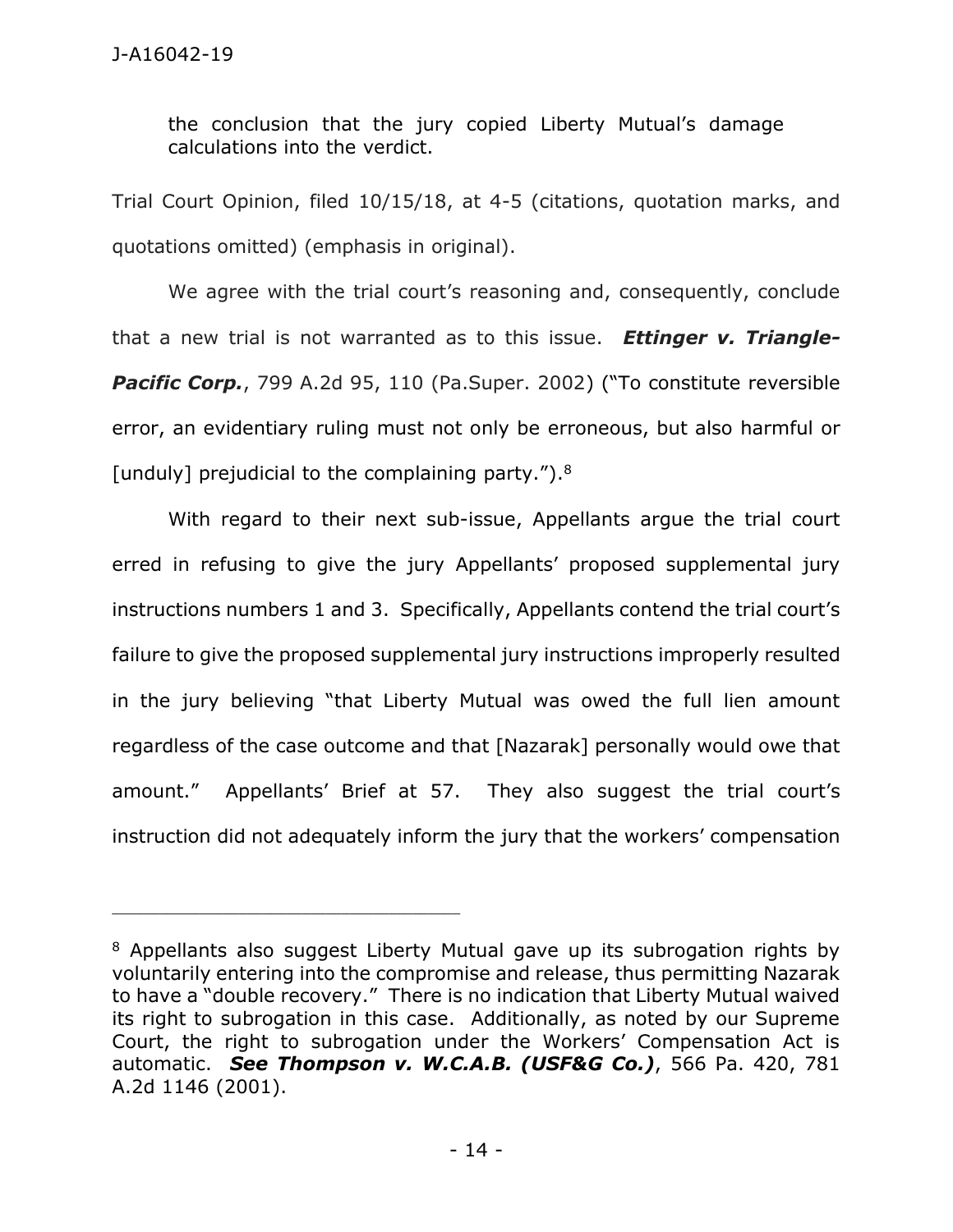lien included an award of attorney's fees, which Nazarak would not have to

repay.

Appellants' proposed supplemental jury instruction numbers 1 and 3

were as follows:

1. Under Pennsylvania's Workers' Compensation Act, an employer or insurance carrier that pays workers' compensation benefits to an injured employee is entitled to recover a portion of the benefits from any award of money the injured employee receives in a civil lawsuit. Section 319 of the Pennsylvania Workers' Compensation Act, 77 P.S. § 671; *Dep't of Labor & Indus. Bureau of Workers' Comp. v. Workers Compensation Appeal Board (Excelsior Ins.)*, 619 Pa. 29, 33, 58 A.3d 18, 20 (2012).

\*\*\*

3. Section 319 of the Workers' Compensation Act provides a mechanism for calculating the portion of the benefits paid that can be recovered by the insurance company under these circumstances. *Id.* The calculation will be performed after you have reached your decision here as to whether Mr. Nazarak is entitled to any award in this lawsuit. *Id.* If there is no award, Mr. Nazarak does not have to re-pay anyone for the workers' compensation benefits he received. (Section 319 of The Pennsylvania Workers' Compensation Act, 77 P.S. § 671 provides as follows: "Where the compensable injury is caused…by…a third party, the employer [and/or carrier] shall be subrogated to the right of the employee…against such third party to the extent of the compensation payable under this article by the employer [and/or carrier]; reasonable attorney's fees and other proper disbursements incurred in obtaining a recovery or in effecting a compromise settlement shall be prorated between the employer [and/or carrier] and employee....").

Appellants' Supplemental Proposed Jury Instructions Numbers 1 and 3, filed

6/21/18, at 1-2 (bold omitted).

Initially, we note the following well-established legal precepts: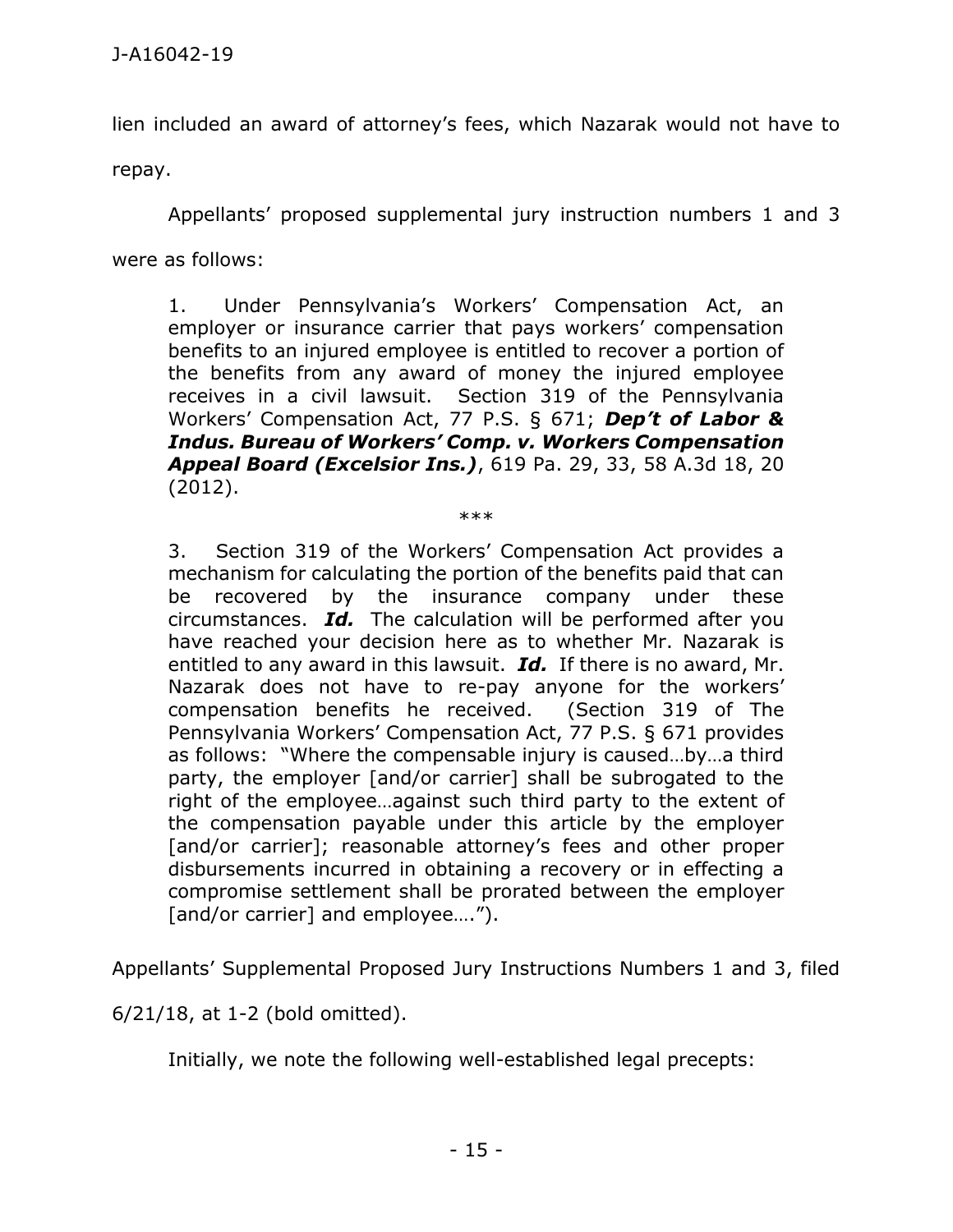We review the trial court's jury instructions for an abuse of discretion or legal error controlling the outcome of the case. A jury charge will be found to be adequate unless, when read in its entirety, the charge confused the jury, misled the jury, or contained an omission tantamount to fundamental error. "[I]t must appear that the erroneous instruction may have affected the jury's verdict." Consequently, the trial court has great discretion in forming jury instructions.

*Meyer v. Union R. Co.*, 865 A.2d 857, 862 (Pa.Super. 2004) (citations and

quotation omitted).

In the case *sub judice*, the trial court gave the jury the following relevant

instruction:

You have heard testimony from a representative of Liberty Mutual Insurance Company that Seth Nazarak received benefits under the Workers' Compensation Act. Here in this civil lawsuit Mr. Nazarak is seeking an award of money. If Mr. Nazarak is successful in this lawsuit and receives an award of damages from you, Liberty Mutual will be entitled to receive reimbursement from the award of damages for a portion of the Workers' Compensation it paid to Mr. Nazarak.

N.T., 6/21/18, at 116-17.

In rejecting Appellants' claim of error, the trial court explained the jury was properly instructed that: (1) Nazarak would be required to repay the workers' compensation lien only if he received an award in the instant case, and (2) in such an event, he would be required to repay only "a portion" of the workers' compensation lien. Accordingly, the trial court concluded it was unnecessary to give Appellants' proposed supplemental jury instructions and any further instruction had the potential to confuse the jury. Trial Court Opinion, filed 10/15/18, at 5-6. We agree with the trial court's analysis and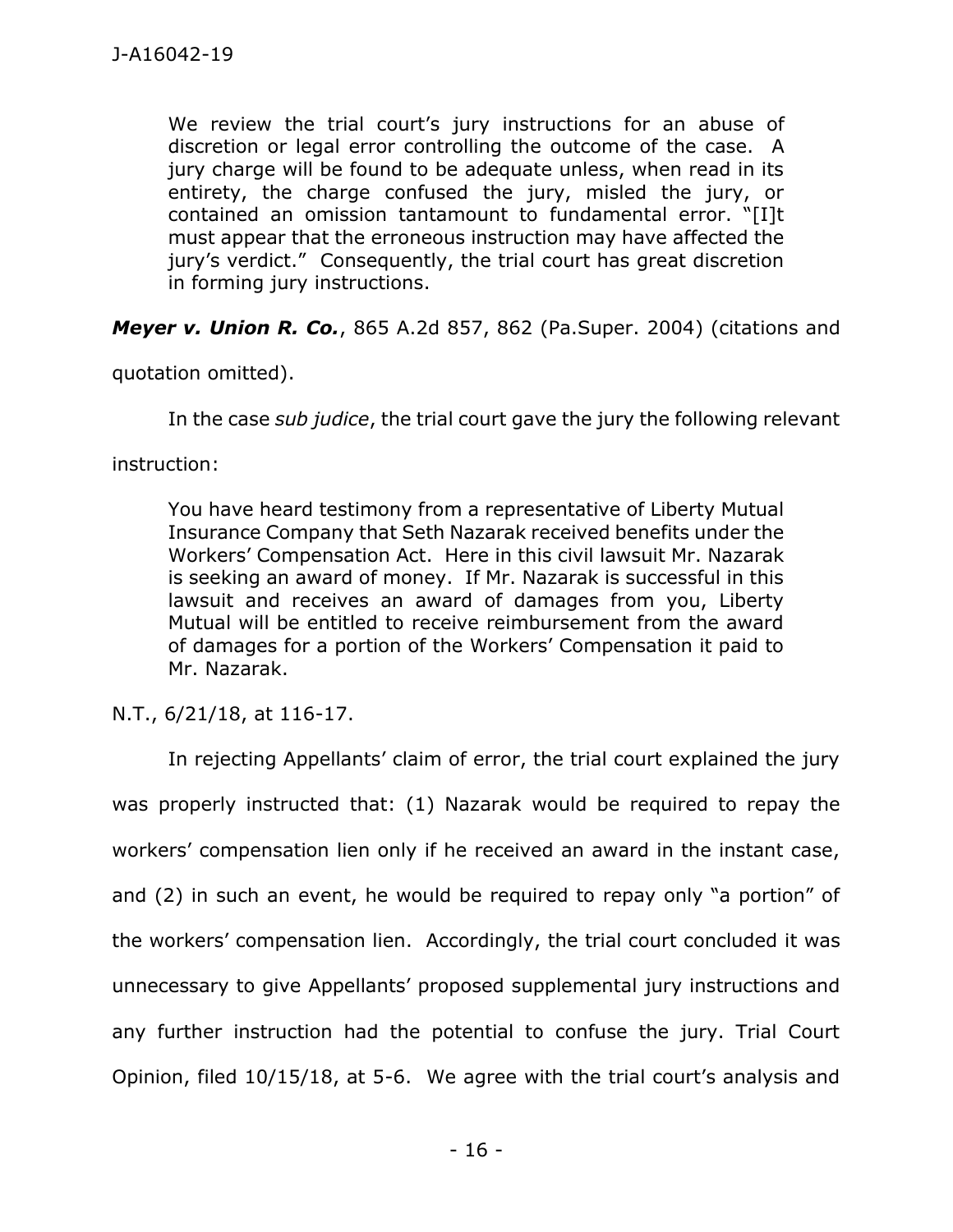find no error in this regard. *See Tincher v. Omega Flex, Inc.*, 628 Pa. 296, 104 A.3d 328 (2014) (holding the trial court has broad discretion in phrasing instructions and may choose its own words so long as the law is clearly, adequately, and accurately presented to the jury).

In issue "B," Appellants present three sub-issues related to the admission and exclusion of expert testimony. Specifically, they contend the trial court erred in permitting Nazarak's vocational expert, Celia Evans, to testify outside the scope of her expert report, permitting the introduction of a non-testifying expert's reports and opinions, and precluding certain crossexamination testimony from Nazarak's expert, Robert Rundorff, M.D.

Initially, Appellants contend the trial court erred in permitting Nazarak's vocational expert, Ms. Evans, to testify outside the scope of her expert report. Specifically, they aver that, over Appellants' objection, Ms. Evans was permitted to opine that Nazarak could not operate a commercial vehicle due to the spinal cord stimulator implanted in his back. Appellants' Brief at 59. Specifically, they note "Ms. Evans was permitted to testify that the presence of a stimulator that is implanted would preclude an individual from getting clearance—medical clearance or their medical papers that allow them to use their commercial driver's license." Appellants' Brief at 59. Appellants contend that, since Ms. Evan's expert report made no mention of Nazarak's inability to work due to a spinal cord stimulator, they were unfairly surprised and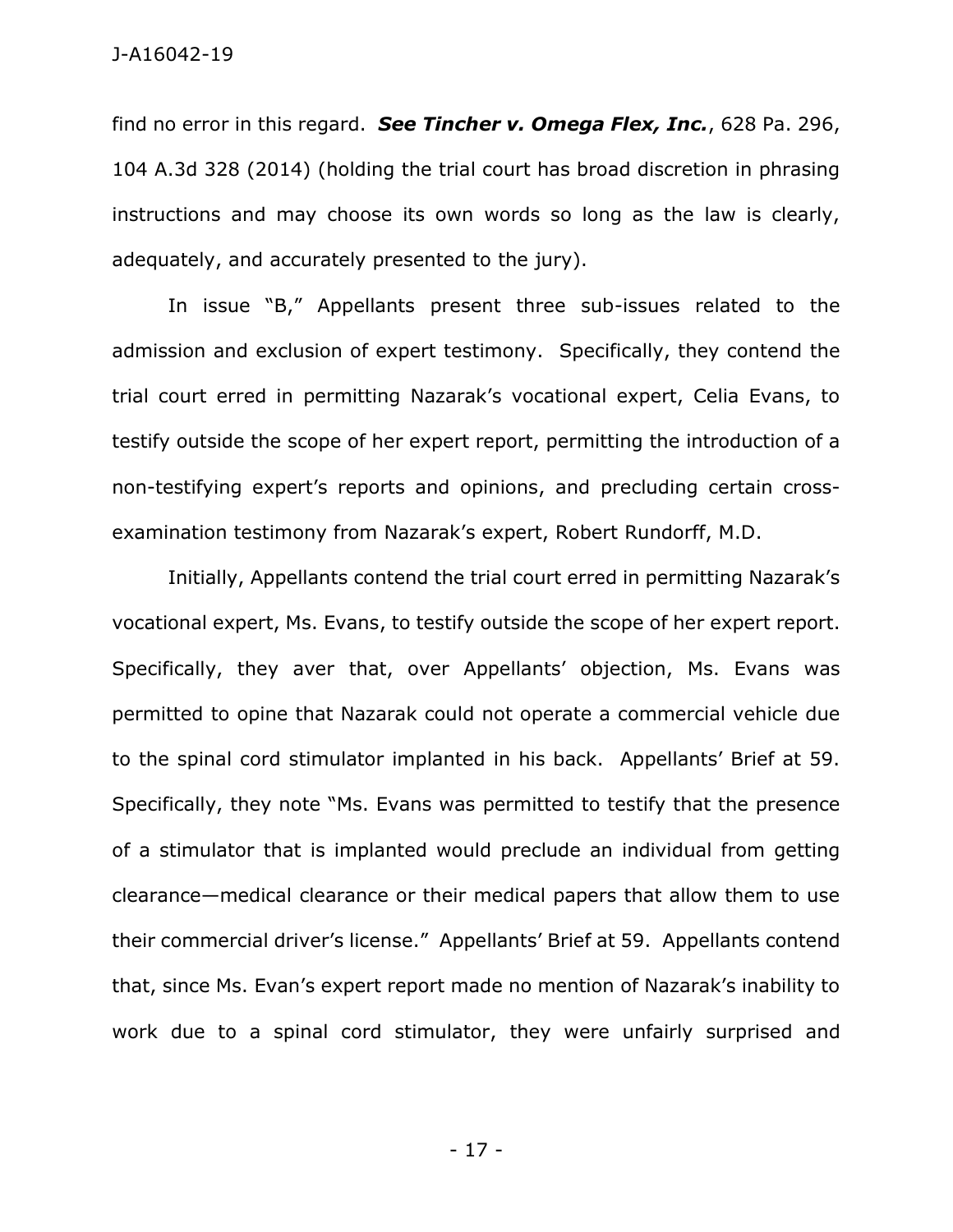prejudiced by her testimony. *Id.* at 60 (citation to reproduced record omitted).

As indicated *supra*, we review a trial court's evidentiary decisions for an

abuse of discretion. *See Schmidt*, *supra*. Moreover, we note:

Experts may testify at trial concerning matters which are within the fair scope of a pretrial report. The avoidance of unfair surprise to an adversary concerning the facts and substance of an expert's proposed testimony is the primary purpose of the rule requiring that testimony be within the fair scope of the pretrial report. *Walsh v. Kubiak*, 443 Pa.Super. 284, 661 A.2d 416, 419- 20 (1995) (*en banc*), *appeal denied*, 543 Pa. 716, 672 A.2d 309 (1996) (citations and quotation marks omitted).

The fair scope rule is addressed in Pa.R.C.P. 4003.5(c) and provides that an expert witness may not testify on direct examination concerning matters which are either inconsistent with or go beyond the fair scope of matters testified to in discovery proceedings or, as here, included in a separate report. In *Wilkes–Barre Iron & Wire Works, Inc. v. Pargas of Wilkes– Barre, Inc.*, 348 Pa.Super. 285, 502 A.2d 210 (1985), this Court explained that:

[I]t is impossible to formulate a hard and fast rule for determining when a particular expert's testimony exceeds the fair scope of his or her pretrial report. Rather, the determination must be made with reference to the particular facts and circumstances of each case. The controlling principle which must guide is whether the purpose of Rule 4003.5 is being served. The purpose of requiring a party to disclose, at his adversary's request, "the substance of the facts and opinions to which the expert is expected to testify" is to avoid unfair surprise by enabling the adversary to prepare a response to the expert testimony. In other words, in deciding whether an expert's trial testimony is within the fair scope of [her] report, the accent is on the word "fair." The question to be answered is whether, under the particular facts and circumstances of the case, the discrepancy between the expert's pretrial report and [her] trial testimony is of a nature which would prevent the adversary from preparing a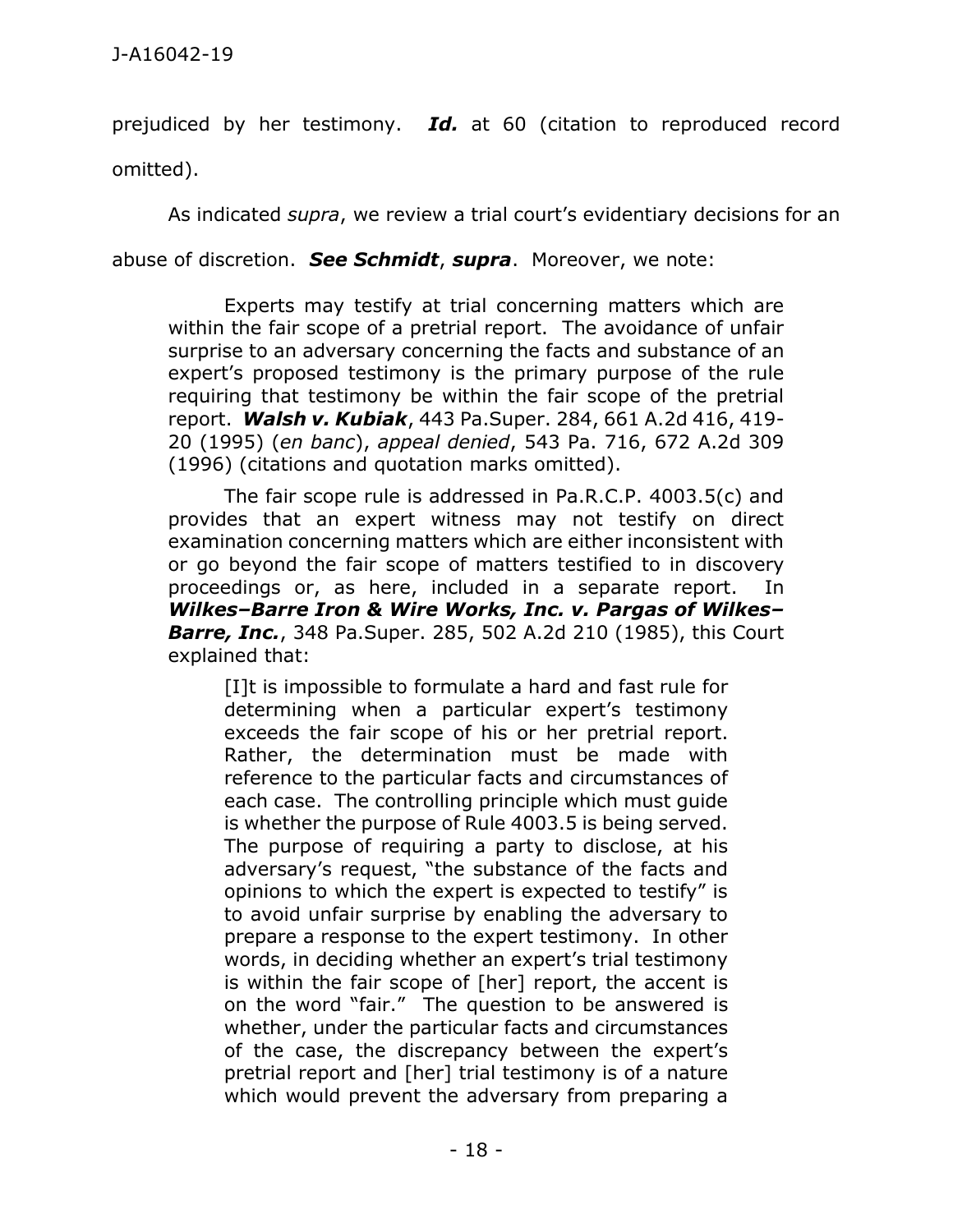meaningful response, or which would mislead the adversary as to the nature of the appropriate response.

*Hassel v. Franzi*, 207 A.3d 939, 951 (Pa.Super. 2019) (quotation and

citations omitted).

In her expert report dated December 13, 2017, Ms. Evans relevantly

indicated the following:

### **Employability/Access to the Labor Market**

Prior to the motor vehicle accident of December 10, 2014, Seth Nazarak had approximately ten (10) years of experience working as a Heavy Truck Driver…, operating both dump trucks and flatbed trucks. His skill set is exclusive to this area. Mr. Nazarak never performed work outside of the operation of heavy equipment or trucks and has never utilized technological skills in the performance of work tasks, or on a personal level.

Mr. Nazarak remains vocationally well-suited for the work he performed as a truck driver. However, his physical limitations no longer allow him to perform occupationally required tasks. As such, the residual impact of injuries sustained by Mr. Nazarak in the motor vehicle accident of December 10, 2014, must be addressed. The potential impact of the accident on Mr. Nazarak's vocational potential is evaluated based upon the opinions of Dr. Rundorff and the subject opinion of Mr. Nazarak.

### **Future Employability Factors**

 Mr. Nazarak cannot renew the medical card for his CDL, which has precluded him from driving a commercial vehicle since the accident of December 10, 2014.

Celia Evans' Expert Report, dated 12/13/17, at 7 (bold in original).

In concluding Appellants are not entitled to relief, the trial court

explained as follows:

Vocational expert Celia Evans' expert report stated [Nazarak] was qualified to perform as a truck driver, but his physical limitations prevented him from doing so, and he is unable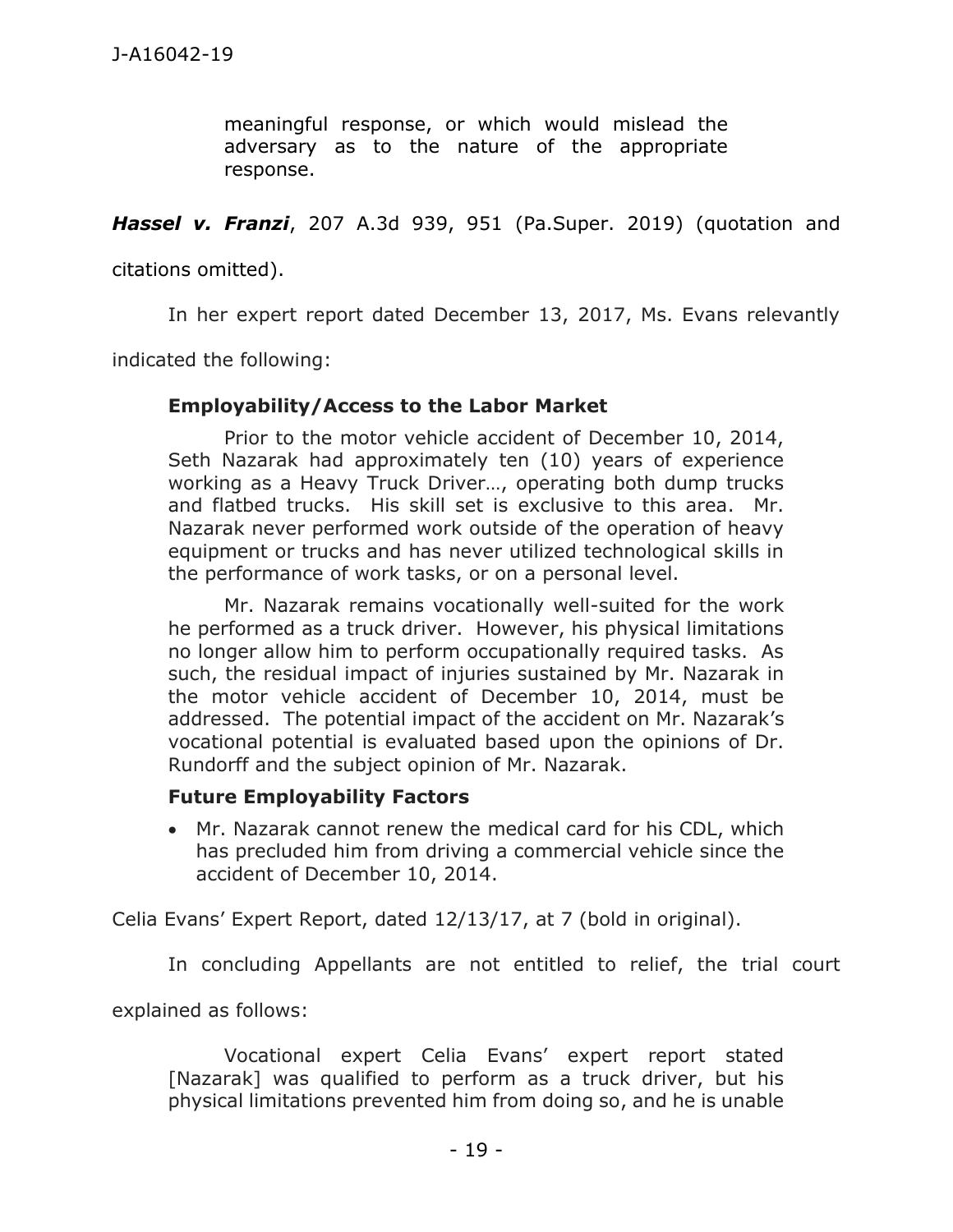to renew his CDL because of the medical issues stemming from the accident. At trial, Ms. Evans testified [Nazarak] was prevented from renewing his CDL due to his spinal cord stimulator and his [taking of prescribed] pain medication. The spinal cord stimulator was inserted after Ms. Evans prepared her report….[Appellants] were aware Ms. Evans would be testifying [Nazarak] was unable to return to work, and her testimony was consistent with her report in that regard. Her testimony was within the fair scope of her report.

Trial Court Opinion, filed 10/15/18, at 6.

In applying the controlling authority herein, we conclude the trial court committed no error of law and acted well within the proper scope of discretion in admitting the challenged testimony. *See Hassel*, *supra*. Under the particular facts and circumstances of this case, any discrepancy between Ms. Evans' expert report and her trial testimony was not of a nature that prevented Appellants from preparing a meaningful response or misled them. *See id.*

With regard to their next sub-issue, Appellants contend Charles J. Harvey, D.O.'s references to the report and opinions of a non-testifying neuroradiologist, Michael Brooks, M.D., constituted inadmissible hearsay requiring a new trial. Specifically, Appellants aver Dr. Harvey, an orthopedic surgeon, was improperly permitted to read into the record the opinions of Dr. Brooks, which were contained in Dr. Brooks' expert report, regarding a December 22, 2014, MRI of Nazarak's spine. *See* Appellants' Brief at 63-64. Appellants aver Dr. Harvey acted as a "mere conduit" for Dr. Brooks' opinions, thus improperly bolstering his own credibility.

Pennsylvania Rule of Evidence 703 provides the following:

- 20 -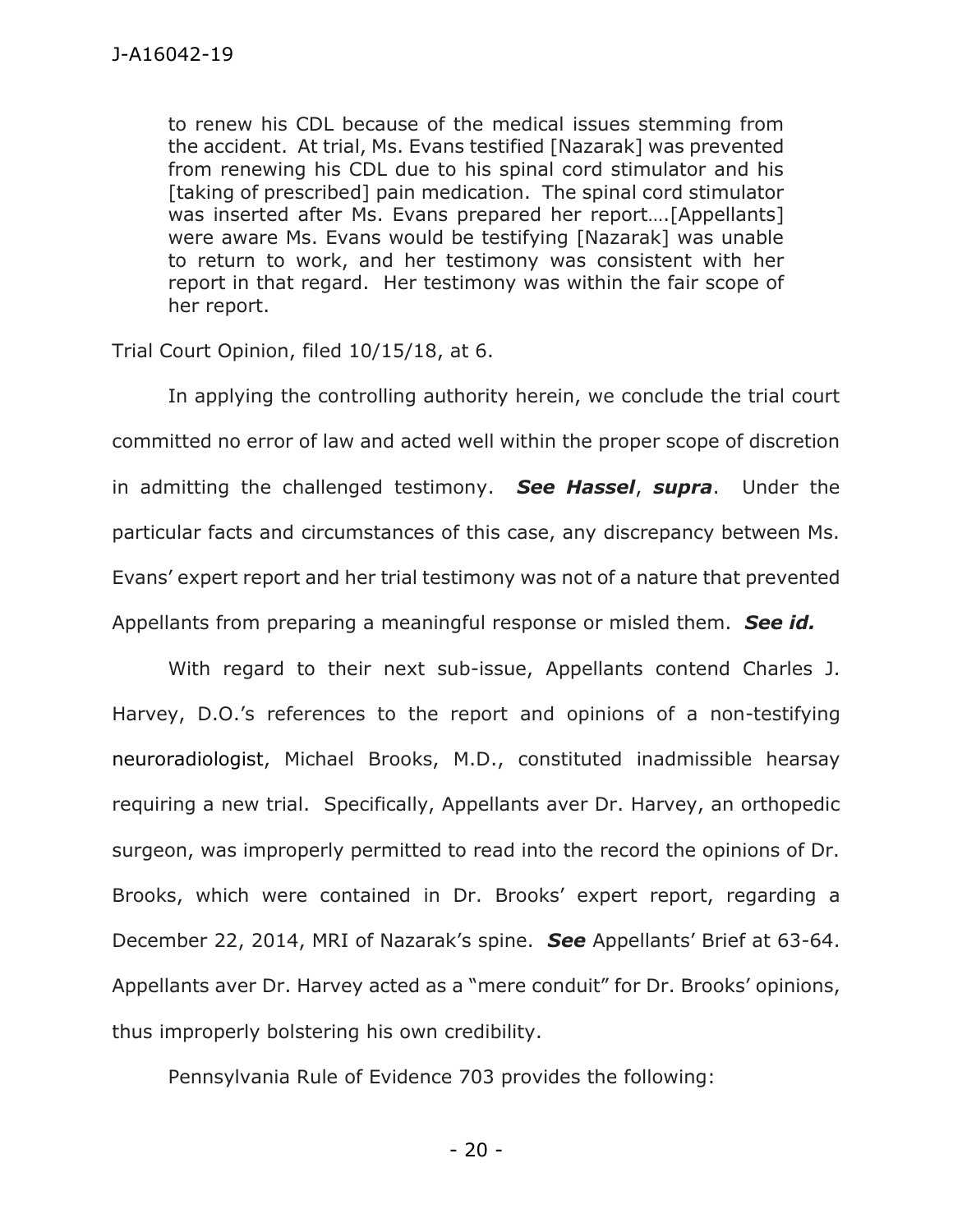## **[Rule 703.](https://1.next.westlaw.com/Link/Document/FullText?findType=L&pubNum=1015610&cite=PASTREVR703&originatingDoc=If1756078d17811e5b4bafa136b480ad2&refType=LQ&originationContext=document&transitionType=DocumentItem&contextData=(sc.Keycite)) Bases of opinion testimony by experts**

The facts or data in the particular case upon which an expert bases an opinion or inference may be those perceived by or made known to the expert at or before the hearing. If of a type reasonably relied upon by experts in the particular field in forming opinions or inferences upon the subject, the facts or data need not be admissible in evidence.

[Pa.R.E. 703](https://1.next.westlaw.com/Link/Document/FullText?findType=L&pubNum=1015610&cite=PASTREVR703&originatingDoc=If1756078d17811e5b4bafa136b480ad2&refType=LQ&originationContext=document&transitionType=DocumentItem&contextData=(sc.Keycite)) (bold in original).

While it is true that "an expert may not act as a 'mere conduit or

transmitter of the content of an extrajudicial judicial source[,]'" *[Woodard v.](https://1.next.westlaw.com/Link/Document/FullText?findType=Y&serNum=2003390526&pubNum=0000162&originatingDoc=I330f9418f01b11e5b4bafa136b480ad2&refType=RP&fi=co_pp_sp_162_444&originationContext=document&transitionType=DocumentItem&contextData=(sc.Keycite)#co_pp_sp_162_444)* 

*Chatterjee*, [827 A.2d 433, 444 \(Pa.Super. 2003\),](https://1.next.westlaw.com/Link/Document/FullText?findType=Y&serNum=2003390526&pubNum=0000162&originatingDoc=I330f9418f01b11e5b4bafa136b480ad2&refType=RP&fi=co_pp_sp_162_444&originationContext=document&transitionType=DocumentItem&contextData=(sc.Keycite)#co_pp_sp_162_444) there is a well-settled

exception to the hearsay rule in which an expert may express an opinion

based, in part, upon reports or the opinions of other experts provided such

reports or opinions are of a type customarily relied upon by experts in the

field. *Primavera v. Celotex Corp.*, [608 A.2d 515, 521 \(Pa.Super. 1992\).](https://1.next.westlaw.com/Link/Document/FullText?findType=Y&serNum=1992085949&pubNum=0000162&originatingDoc=I330f9418f01b11e5b4bafa136b480ad2&refType=RP&fi=co_pp_sp_162_521&originationContext=document&transitionType=DocumentItem&contextData=(sc.Keycite)#co_pp_sp_162_521) In

sum:

An "expert" should not be permitted simply to repeat another's opinion or data without bringing to bear on it his own expertise and judgment. Obviously in such a situation, the non-testifying expert is not on the witness stand and truly is unavailable for cross-examination. The applicability of the rule permitting experts to express opinions relying on extrajudicial data depends on the circumstances of the particular case and demands the exercise, like the admission of all expert testimony, of the sound discretion of the trial court. Where…the expert uses several sources to arrive at his or her opinion, and has noted the reasonable and ordinary reliance on similar sources by experts in the field, and has coupled this reliance with personal observation, knowledge and experience,…the expert's testimony should be permitted.

*Id.* (footnote omitted).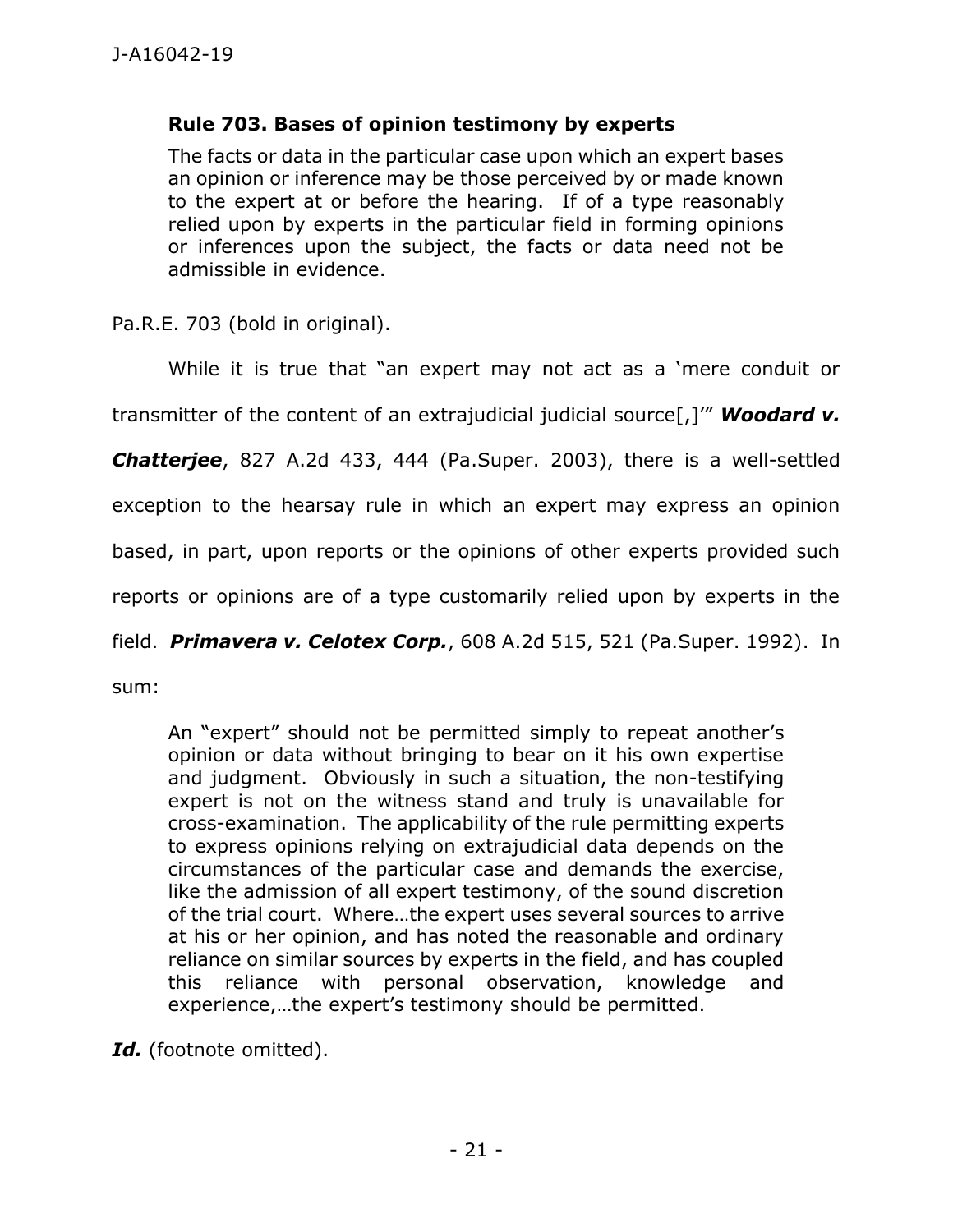In the case *sub judice*, Appellants contend the trial court erred in

permitting Dr. Harvey to testify, over their objection, as follows on direct-

examination by Nazarak's counsel:<sup>9</sup>

\_\_\_\_\_\_\_\_\_\_\_\_\_\_\_\_\_\_\_\_\_\_\_\_\_\_\_\_\_\_\_\_\_\_\_\_\_\_\_\_\_\_\_\_

**Q.** And, Doctor, of the diagnostic studies that you reviewed, which were the most relevant in forming your opinions and conclusions as outlined in your section of your report entitled work-related diagnosis and discussion?

**A.** The three MRIs of his lumbar spine were significant. The first being December  $22^{nd}$ , 2014; the second being done September  $21^{st}$ , 2015; and the third being done February 8<sup>th</sup>, 2017.

**Q.** And, Doctor, did you have an opportunity to review an expert report authored by a neuroradiologist, Dr. Michael Brooks—

\*\*\*

**A.** Yes, I reviewed a report authored by Dr. Brooks dated June 26th, 2016.

**Q.** And, Doctor, what information did you take from Dr. Brooks' report and incorporated into your opinions and conclusions in your report?

**A.** Dr. Brooks reviewed the Windber Hospital MRI of 12/22/14, which demonstrated a herniated disc at L4-5. He then reviewed the MRI done at Conemaugh Hospital on September 21st, 2015, which showed a redemonstration of that same herniated disc at L4-5 and it actually had increased in size.

**Q.** And, Doctor, your review of that report from Dr. Brooks and his review of the films, why is that important to your ultimate opinions and conclusions in this matter?

\*\*\*

**The Witness:** Dr. Brooks pointed out that on the initial MRI done at Windber Hospital on 12/22/14 that there was increased signal, he uses the term hyperintense, but there's actually increased signal on the T2 weighted images which points towards acuity of—of the injury. And he also states that there's no associated osteophyte formation. An osteophyte would have led

<sup>&</sup>lt;sup>9</sup> We note Dr. Harvey's videotaped deposition was presented to the jury.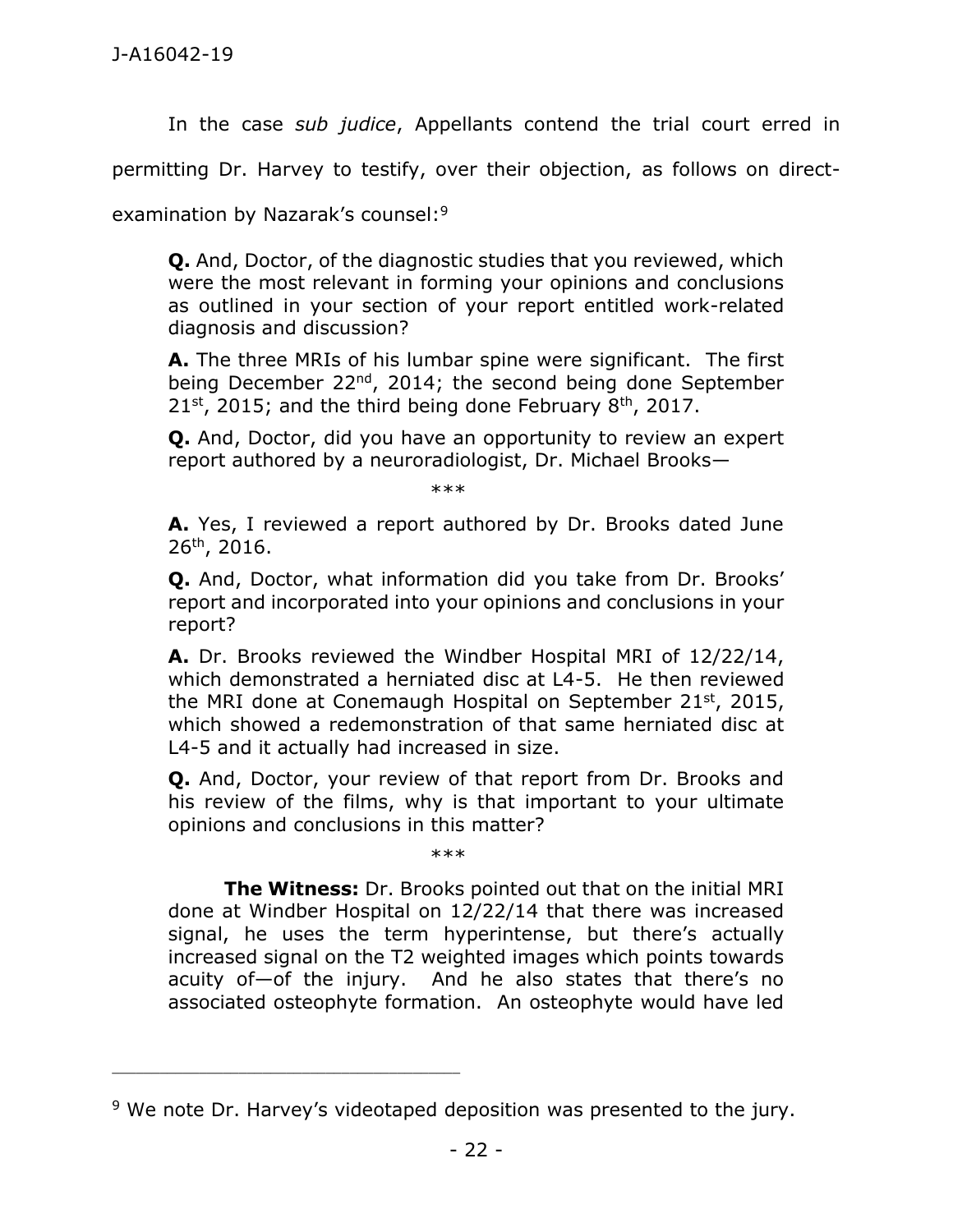us to believe it was an older injury. Therefore, the MRI of 12/22/14 supports an acute injury.

Dr. Harvey's Videotaped Deposition, dated 6/11/18, at 15-17.

Here, contrary to Appellants' assertion, Dr. Harvey acted as an expert and not as a mere conduit or transmitter of the content of an extrajudicial source. *See Primavera*, *supra*. That is, he did not simply repeat Dr. Brooks' opinion or data without bringing to bear on it his own expertise and judgment. *See id.* 

In this vein, we note Dr. Harvey testified, to a reasonable degree of medical certainty, that Nazarak suffered a "new injury" to his spine and required a spinal cord stimulator implant because of the instant accident. Dr. Harvey's Videotaped Deposition, dated 6/11/18, at 28-29. In offering this opinion, he indicated that, on February 8, 2018, he performed the surgery in which the spinal cord stimulator was implanted into Nazarak's spine. *See* Dr. Harvey's Videotaped Deposition, dated 6/11/18, at 11. He noted that, during his initial examination of Nazarak on January 26, 2018, Nazarak provided him with his medical history. *Id.* at 20. Further, as part of his practice, Dr. Harvey routinely reviews his patient's prior radiographs, CT scans, and MRIs. *Id.* at 7-8. He noted that, in preparing an expert report relative to Nazarak's spinal cord stimulator surgery, he reviewed Nazarak's "voluminous medical records[,]" as well as his "treatment records[.]" *Id.* at 8, 31.

Consequently, contrary to Appellants' assertion, Dr. Harvey based his opinions on the history he obtained, the surgery he performed, and his review

- 23 -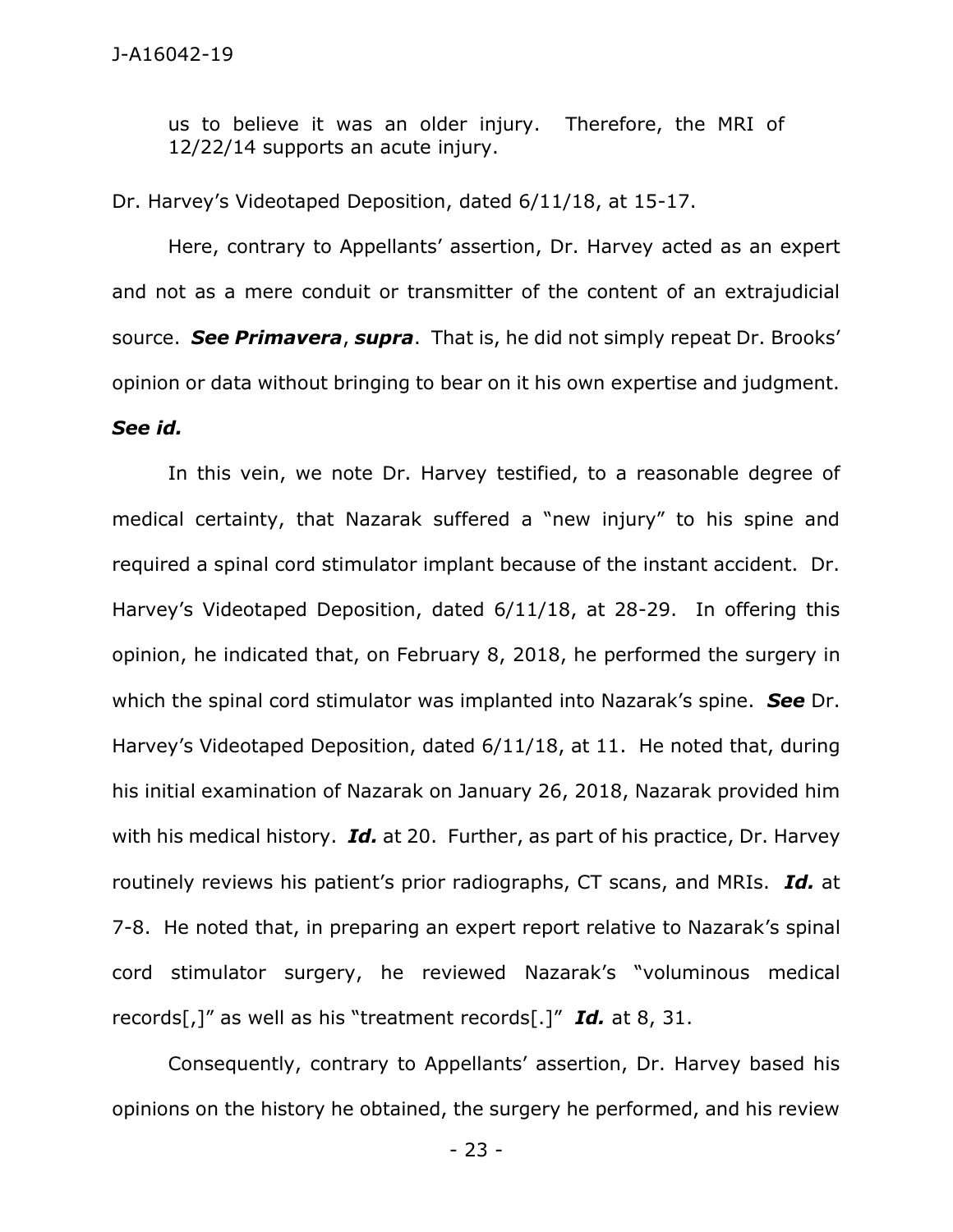of many medical records—including Dr. Brooks' report in connection with the MRIs—all of which necessarily entailed his personal knowledge and experience. *Woodard*, 827 A.2d at 444 ("[W]hen the expert witness has consulted numerous sources, and uses that information, together with his own professional knowledge and experience, to arrive at his opinion, that opinion is regarded as evidence in its own right and not as [inadmissible] hearsay in disguise."). Dr. Harvey noted the records he reviewed and how his opinion was impacted by those records. *See id.* His testimony did not merely "parrot" Dr. Brooks' report regarding the MRIs; but rather, it was used in forming his own opinion. *Id.* Accordingly, the trial court properly rejected Appellants' argument that Dr. Harvey was a mere conduit for the report and opinions of Dr. Brooks. *Id.* 

With regard to their next sub-issue, Appellants contend the trial court erred in excluding portions of Robert Rundorff, M.D.'s testimony on crossexamination.<sup>10</sup> Specifically, Appellants aver the trial court erred in excluding Dr. Rundorff's opinion on cross-examination that "it's possible that the radiographic findings exhibited following [Nazarak's] December 2014 injury would have been the same as had studies been done in November of 2014." Dr. Rundorff's Videotaped Deposition, dated 6/13/18, at 64-65. *See* 

\_\_\_\_\_\_\_\_\_\_\_\_\_\_\_\_\_\_\_\_\_\_\_\_\_\_\_\_\_\_\_\_\_\_\_\_\_\_\_\_\_\_\_\_

- 24 -

<sup>&</sup>lt;sup>10</sup> We note Dr. Rundorff's videotaped deposition was presented to the jury.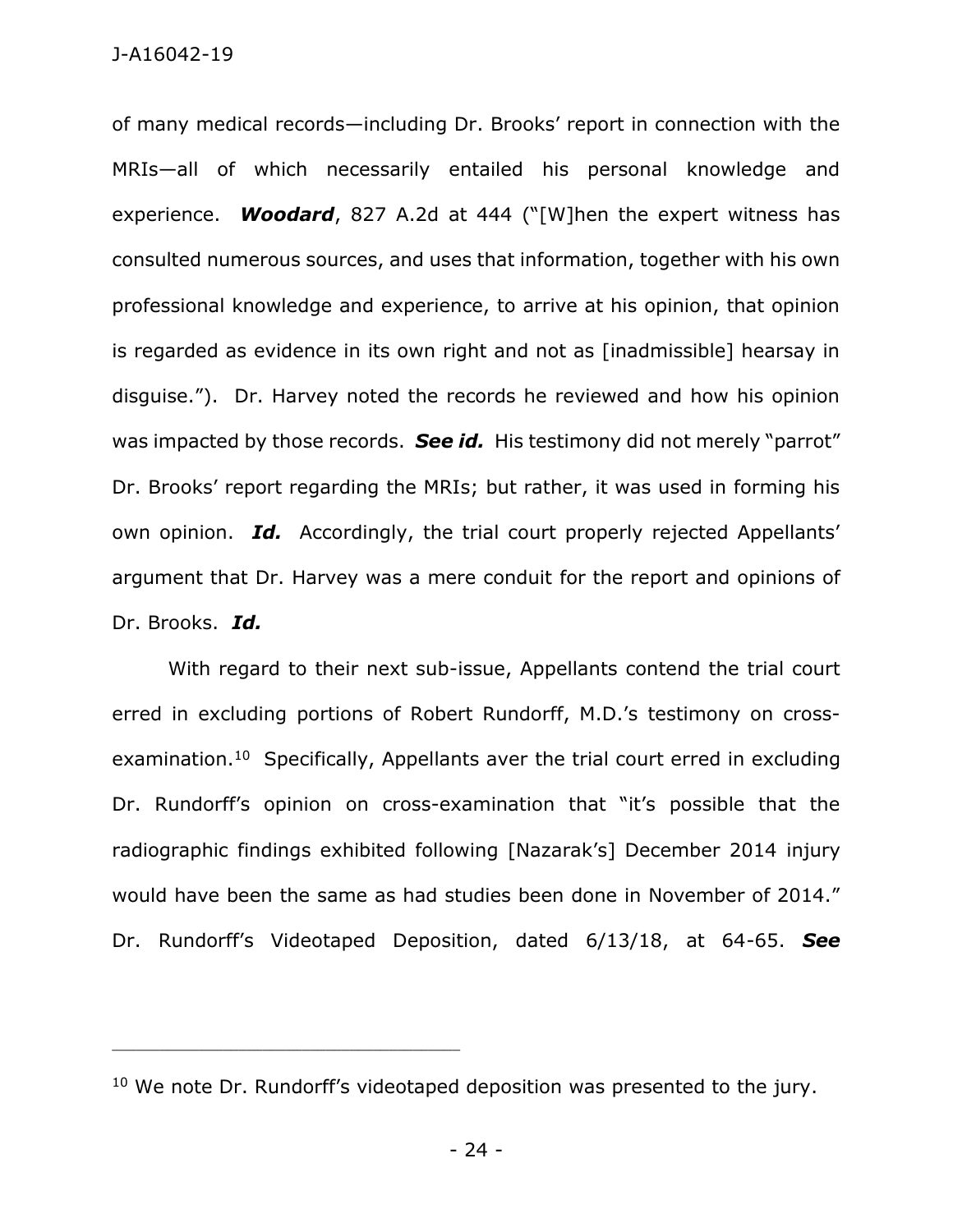Appellants' Brief at 68. In this vein, they point to the following portion of

Appellants' cross-examination of Dr. Rundorff:

Q. Dr. Rundorff, are you aware of any—did you review any diagnostic testing between December 22<sup>nd</sup>, 2014 when Mr. Nazarak had an MRI taken on his lumbar spine and November of— November 15, 2014 when he had [a] reported heavy lifting incident?

A. No, sir.

Q. Okay. Would it be fair to say that without diagnose diagnostic testing between November 15, 2014 and December 22<sup>nd</sup>, 2014, it is impossible to determine whether or not Mr. Nazarak's lumbar spine was in the same condition on November 15, 2014 that it was on—when—when the MRI was taken on December 22nd, 2014?

A. It would be fair to say that one cannot judge any change in radiographic findings if there were no preceding studies that had been performed.

**Q. So you would agree though that it is possible that Mr. Nazarak's lumbar spine was in the same condition on November 15, 2014 that it was found in December 22nd, 2014, wouldn't that be true?**

**[Nazarak's counsel]: Objection. There's no medical evidence to suggest that, there's no expert testimony to suggest that, and defense counsel is not a doctor. So the fact that there was no—there was no MRI taken between the two, you can't make the assumption that the spine would have been the same. That's not proper. If Dr. Buckwalter wanted to make that—offered that testimony, he would have and he didn't.**

**[Appellants' counsel]: I think I can ask the doctor—**

**[Nazarak's counsel]: You can ask all you want, but you're not a medical doctor, you're a JD.**

**[Appellants' counsel]: I—no, I agree. I'm not. That's why I'm asking Dr. Rundorff.**

 **[Nazarak's counsel]: Okay. And I'm certainly not giving in on that. Dr. Buckwalter didn't even opine on that, so….**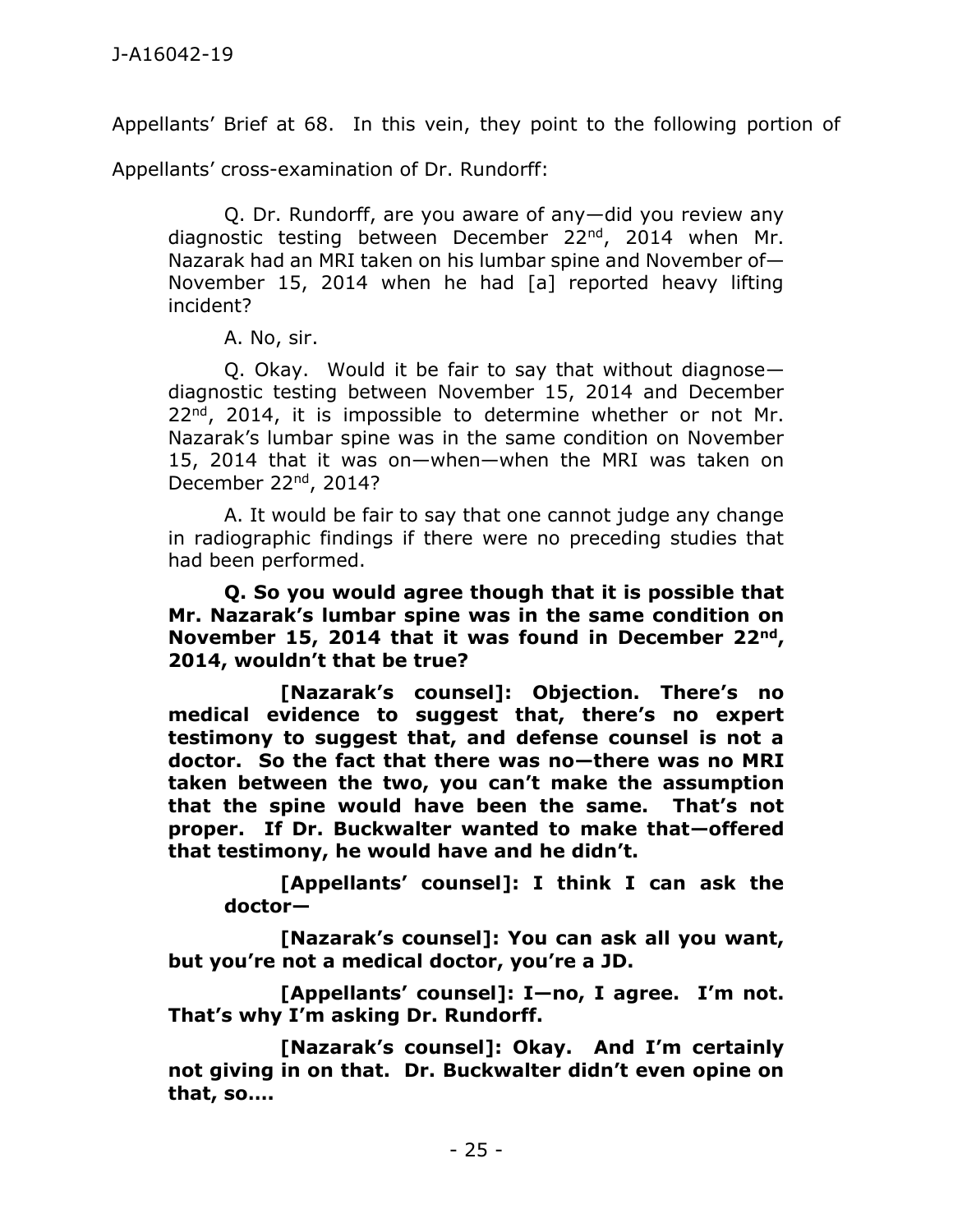**THE WITNESS: Repeat the question, please.**

**[Appellants' counsel]: Can you read that back** 

**for me?**

**(Question read.)**

**THE WITNESS: It's my opinion that it's possible that the radiographic findings exhibited following the December 2014 injury would have been the same as had studies been done in November of 2014. Although having said that, as far as the condition of the spine, the condition of the spine is lumbosacral strain which is my opinion as far as what Mr. Nazarak sustained is a clinical diagnosis rather than a radiographic diagnosis.** 

Dr. Rundorff's Videotaped Deposition, dated 6/13/18, at 63-65 (bold added).<sup>11</sup>

The trial court explained that it excluded the deposition testimony indicated in bold above on the basis Dr. Rundorff's opinion was not reached within a reasonable degree of medical or scientific certainty, and the testimony was akin to "mere conjecture." Trial Court Opinion, filed 10/15/18, at 7.

"[T]he scope of cross-examination is within the sound discretion of the trial court, and we will not reverse the trial court's exercise of discretion in absence of an abuse of that discretion." *Jacobs v. Chatwani*, 922 A.2d 950, 965 (Pa.Super. 2007). Further, trial courts have sound discretion to admit or preclude expert testimony. *Kelly v. Thackray Crane Rental, Inc.*, 874 A.2d 649 (Pa.Super. 2005).

It is well settled that expert testimony is incompetent if it lacks an adequate basis in fact. The expert is allowed only to assume the truth of testimony already in evidence. *Hussey v.* 

 $11$  We note the bolded portions of the above excerpt were not presented to the jury. That is, the trial court excluded this portion of Dr. Rundorff's videotaped deposition testimony.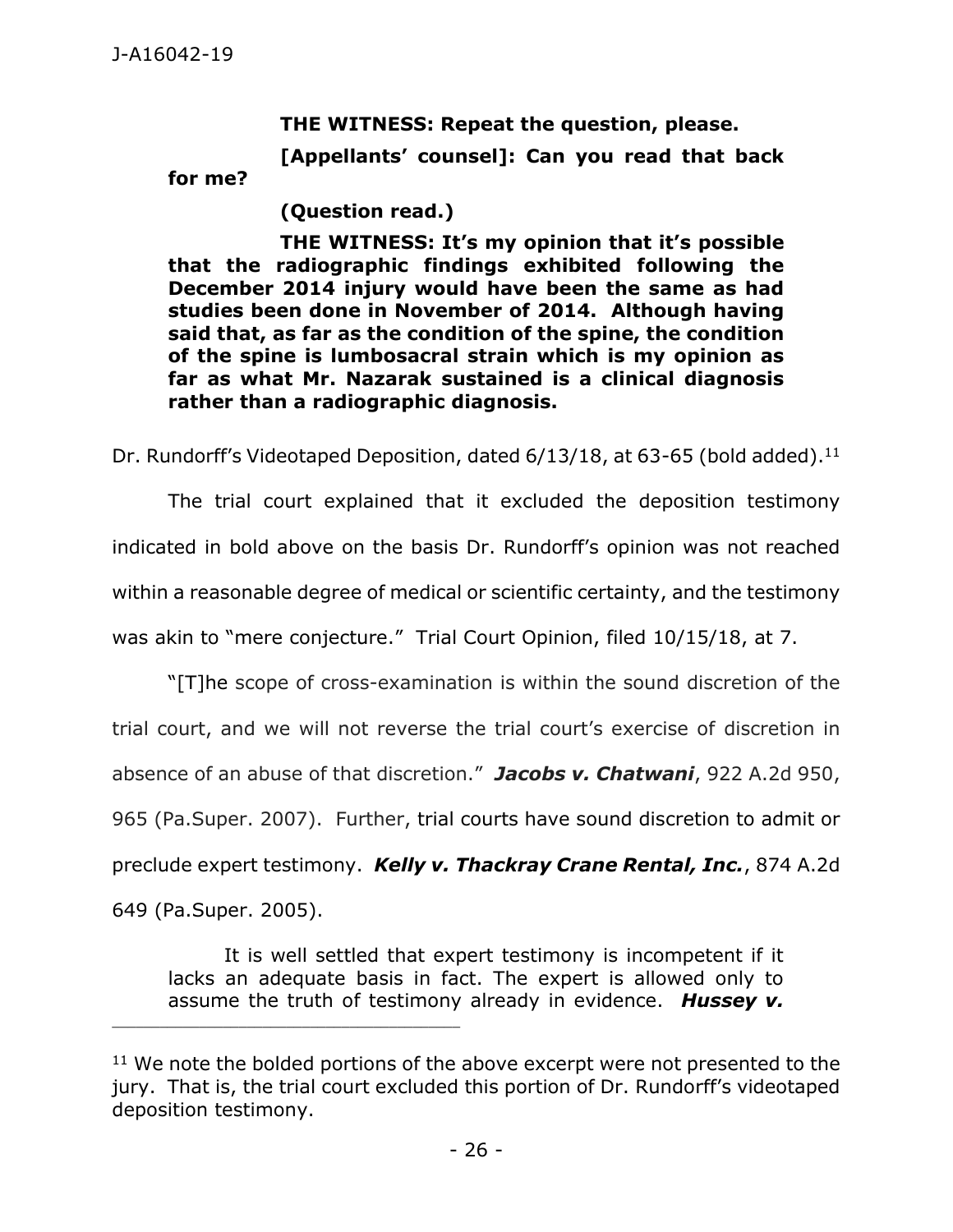*May Dept. Stores, Inc.*, 238 Pa.Super. 431, 357 A.2d 635, 637 (1976) [(*en banc*)]. While an expert's opinion need not be based on an absolute certainty, an opinion based on mere possibilities is not competent evidence. *Niggel v. Sears, Roebuck and Co.*, 219 Pa.Super. 353, 281 A.2d 718 (1971) [(*en banc*)]. This means that expert testimony cannot be based solely upon conjecture or surmise. An expert must do more than guess. His or her assumptions must be based upon such facts as the jury would be warranted in finding from the evidence. *Houston v. Canon Bowl, Inc.*, 443 Pa. 383, 278 A.2d 908 (1971).

*Viener v. Jacobs*, 834 A.2d 546, 558 (Pa.Super. 2003).

That an expert may have used less definite language does not render his entire opinion speculative if at some time during his testimony he expressed his opinion with reasonable certainty.The expert need not testify with absolute certainty or rule out all possible alternative causes of the plaintiff's injury. However, the expert does *not* meet the required standard of certainty if he or she testifies that the alleged cause 'possibly', or 'could have' led to the result…or even that it was 'very highly probable' that it caused the result. Expert testimony that does not meet the standard of reasonable degree of medical certainty is properly excluded.

*Winschel v. Jain*, 925 A.2d 782, 794 (Pa.Super. 2007) (citations omitted)

(emphasis in original).

Here, Appellants sought to establish that Nazarak sustained his lumbar spine injury because of a heavy lifting accident that occurred on November 15, 2014, as opposed to the instant vehicle accident that occurred on December 10, 2014. That is, they sought to establish Nazarak's injury was a pre-existing condition of the instant vehicle accident. However, while Nazarak had an MRI taken on December 22, 2014, after the vehicle accident, he did not have an MRI taken any time between the date of the heavy lifting accident (November 15, 2014) and the December 22, 2014, MRI. As Appellants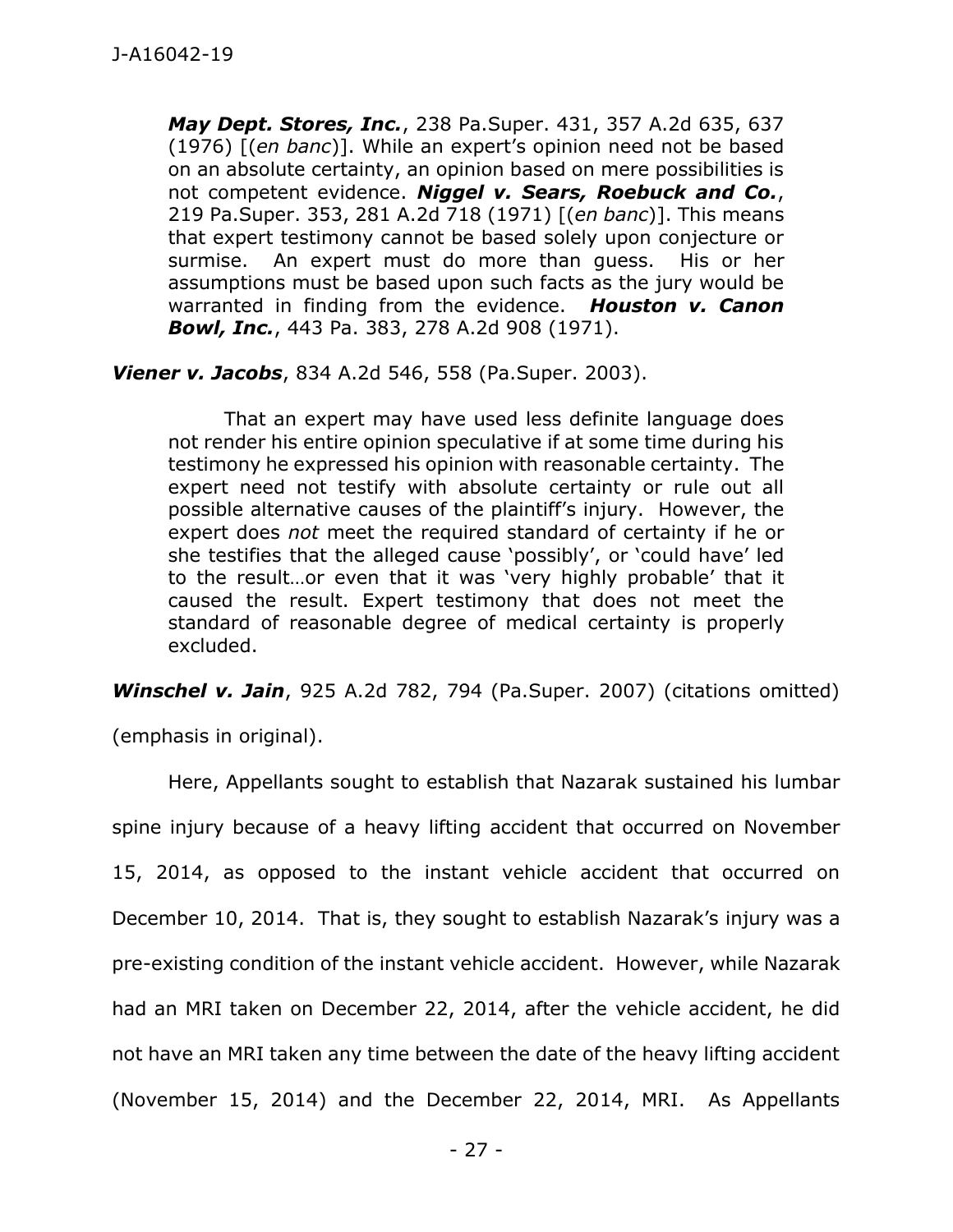admitted during the questioning of Dr. Rundorff on cross-examination, since there was no MRI taken between November 15, 2014, and December 22, 2014, it was "impossible" to determine from the past diagnostic testing whether Nazarak's lumber spine injury was a pre-existing condition. Accordingly, as the trial court properly determined, Dr. Rundorff's testimony that "it's possible that the radiographic findings exhibited following the December 2014 injury would have been the same as had studies been done in November of 2014," was based on mere speculation and conjecture. *See Viener*, *supra*. Further, the manner in which Dr. Rundorff expressed his opinion was conjectural. *See Winschel*, *supra*. Consequently, we conclude the trial court did not abuse its discretion in precluding this portion of Dr. Rundorff's cross-examination.

In issue "C," Appellants present two sub-issues claiming improper references were made by Nazarak's counsel at trial. Specifically, they contend Nazarak's counsel made an improper reference during closing argument, and Nazarak's counsel's solicitation of certain testimony from Waite requires a new trial.

Initially, Appellants contend that, during closing argument, Nazarak's counsel made an improper reference to the fact that Appellants did not call a vocational or economic expert to contradict Nazarak's economic expert witness. Appellants suggest Nazarak's counsel asked the jury to draw an

- 28 -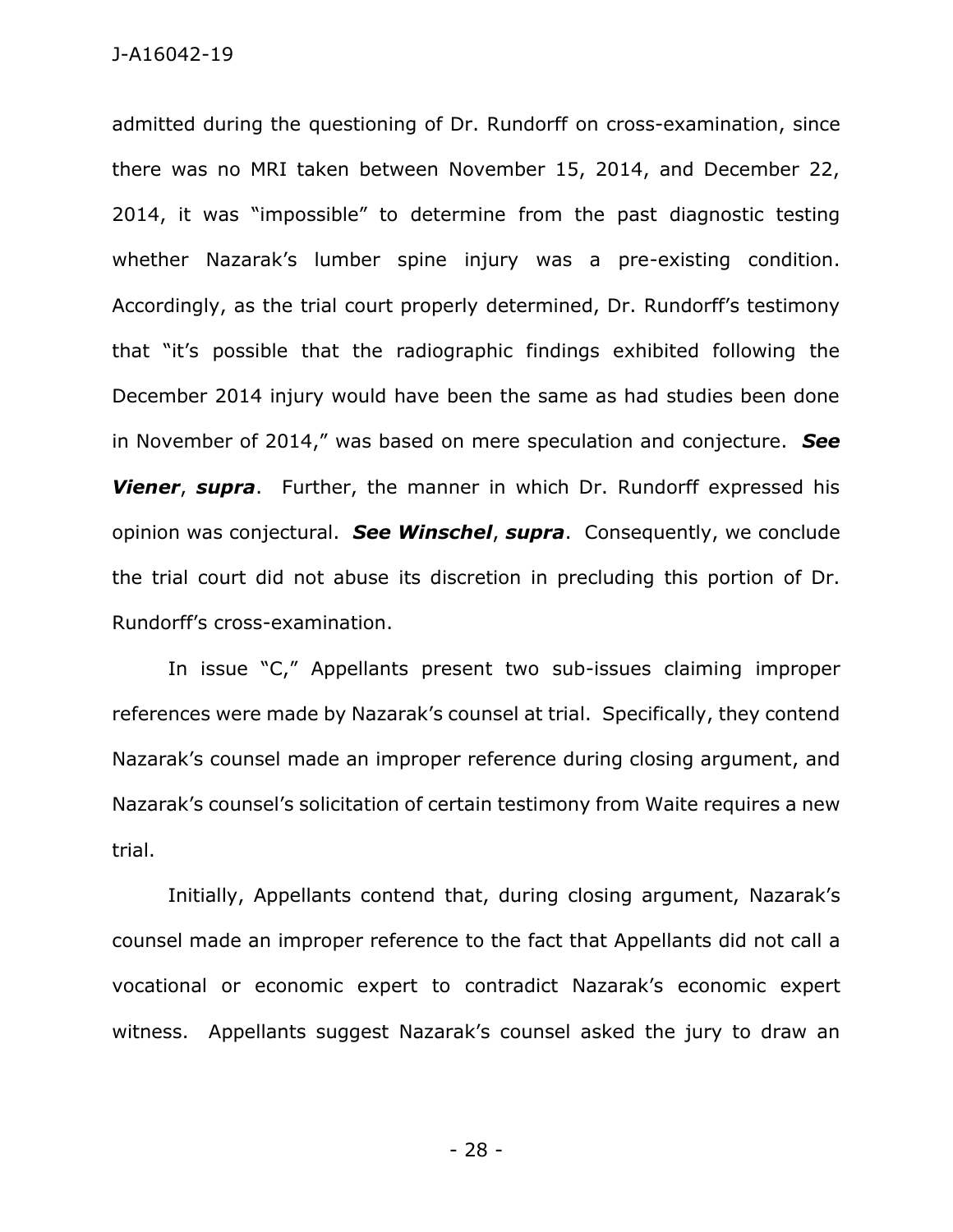improper adverse inference from Appellants' failure to call such an expert

witness.

Appellants specifically challenge the following portion of Nazarak's

counsel's closing argument:

**[Nazarak's counsel:** I want to go back to what [Appellants' counsel] was saying in the opening and I think a little bit today in talking about why our office or why Mr. Nazarak has a vocational and economic expert, and I think I would then turn to her and say why don't you have an expert in either one of those fields? I think that's an interesting question. If there is a Functional Capacity Evaluation that says he can't go back to work, and you are required to give that to your vocational expert, whether it's for me or for [Appellants' counsel], what do you think the person is going to say? Based upon this testing, he can't go back to work. So why would they want that opinion? I don't know if that's what happened but they don't have an expert here.

And the economist will do the same thing. You know, wait a second. It's not going to be good for you. This person said he can't work anymore. That number is going to get extrapolated out of the time. That's going to be millions of dollars. Do you understand that? We don't want you. Again I don't know if that's what happened, but, look, common sense. Ask yourself what you know.

N.T., 6/21/18, 91-92. 12

\_\_\_\_\_\_\_\_\_\_\_\_\_\_\_\_\_\_\_\_\_\_\_\_\_\_\_\_\_\_\_\_\_\_\_\_\_\_\_\_\_\_\_\_

"The decision to issue a missing witness instruction, or alternatively

whether to permit counsel to make an argument on closing equivalent to such

an instruction, 'is a matter within the trial court's discretion which this Court

will not overturn absent manifest abuse.'" *[Hawkey v. Peirsel](https://1.next.westlaw.com/Link/Document/FullText?findType=Y&serNum=2006258785&pubNum=0000162&originatingDoc=I7726ad1069c411e8abc79f7928cdeab9&refType=RP&fi=co_pp_sp_162_986&originationContext=document&transitionType=DocumentItem&contextData=(sc.Keycite)#co_pp_sp_162_986)*, 869 A.2d 983,

<sup>&</sup>lt;sup>12</sup> We note Appellants objected to this portion of Nazarak's counsel's closing argument. *See* N.T., 6/21/18, at 97.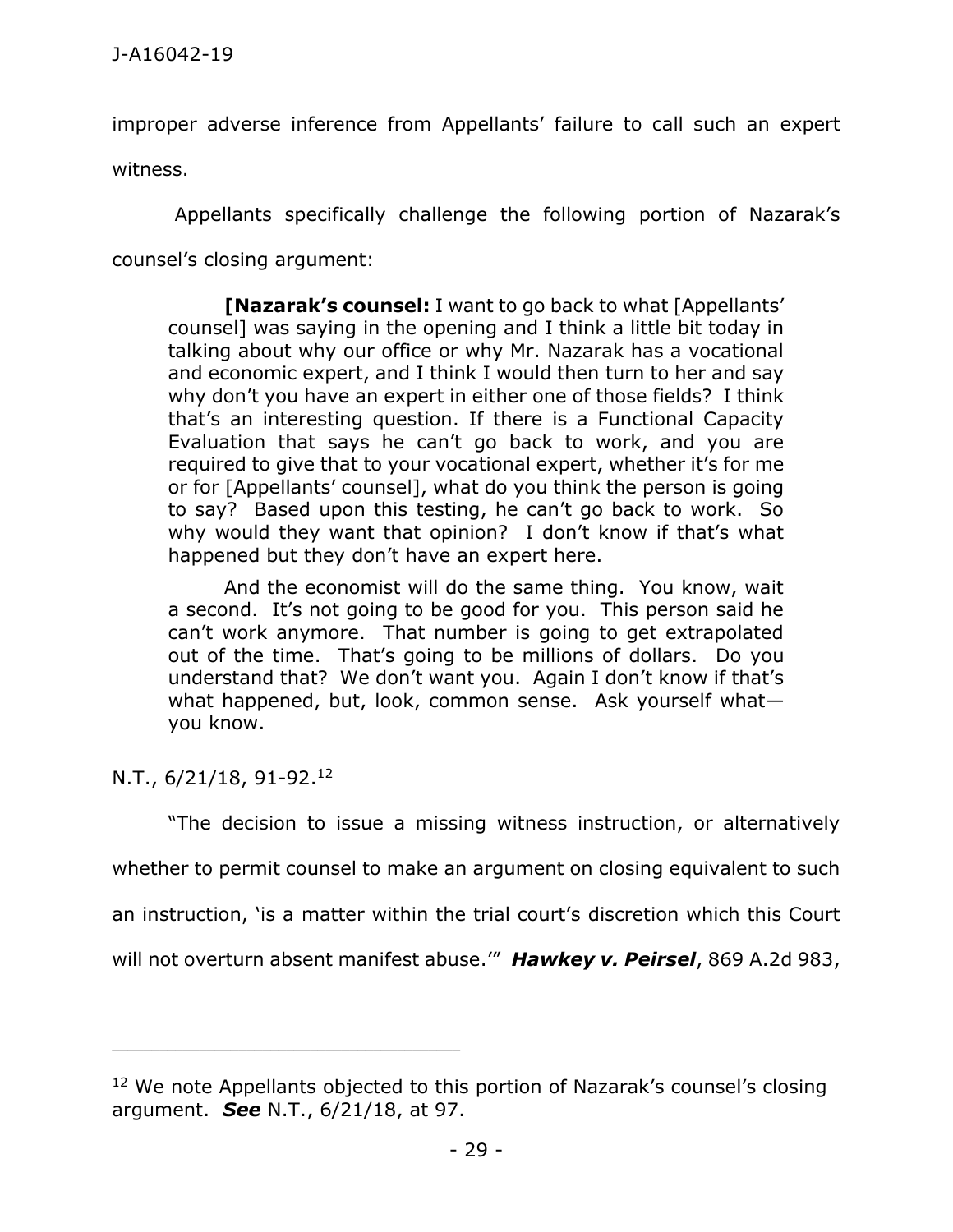[986 \(Pa.Super. 2005\)](https://1.next.westlaw.com/Link/Document/FullText?findType=Y&serNum=2006258785&pubNum=0000162&originatingDoc=I7726ad1069c411e8abc79f7928cdeab9&refType=RP&fi=co_pp_sp_162_986&originationContext=document&transitionType=DocumentItem&contextData=(sc.Keycite)#co_pp_sp_162_986) (quotation omitted). Although the bulk of relevant case law pertains to a trial court's refusal to issue a jury instruction, the appellate courts have observed that in such a case "it is the inference itself that is prohibited, whether it comes from opposing counsel or the court in its instructions." *Id.* at 986 (quoting *Bennett v. Sakel*, [555 Pa. 560, 725 A.2d](https://1.next.westlaw.com/Link/Document/FullText?findType=Y&serNum=1999063275&pubNum=0000162&originatingDoc=I7726ad1069c411e8abc79f7928cdeab9&refType=RP&fi=co_pp_sp_162_1196&originationContext=document&transitionType=DocumentItem&contextData=(sc.Keycite)#co_pp_sp_162_1196)  [1195, 1196 \(1999\)](https://1.next.westlaw.com/Link/Document/FullText?findType=Y&serNum=1999063275&pubNum=0000162&originatingDoc=I7726ad1069c411e8abc79f7928cdeab9&refType=RP&fi=co_pp_sp_162_1196&originationContext=document&transitionType=DocumentItem&contextData=(sc.Keycite)#co_pp_sp_162_1196) (other quotation and emphasis omitted)).

Generally, when a potential witness is available to only one of the parties to a trial, and it appears this witness has special information material to the issue, and this person's testimony would not be merely cumulative, then if such party does not produce the testimony of this witness, the jury may draw an inference it would have been unfavorable.

*[Kovach v. Solomon](https://1.next.westlaw.com/Link/Document/FullText?findType=Y&serNum=1999116126&pubNum=0000162&originatingDoc=I7726ad1069c411e8abc79f7928cdeab9&refType=RP&fi=co_pp_sp_162_8&originationContext=document&transitionType=DocumentItem&contextData=(sc.Keycite)#co_pp_sp_162_8)*, 732 A.2d 1, 8–9 (Pa.Super. 1999) (citation and emphasis). *See O'Rourke v. Rao,* [602 A.2d 362, 364 \(Pa.Super. 1992\)](https://1.next.westlaw.com/Link/Document/FullText?findType=Y&serNum=1992031276&pubNum=0000162&originatingDoc=I7726ad1069c411e8abc79f7928cdeab9&refType=RP&fi=co_pp_sp_162_364&originationContext=document&transitionType=DocumentItem&contextData=(sc.Keycite)#co_pp_sp_162_364) (observing that "the witness must be within the control of the party in whose interest it would naturally be to produce him. Absent a showing of the witness' unavailability to the party seeking the inference, no inference can be taken.") (citations omitted)). "[T]he burden is on the party seeking the inference to demonstrate the missing witness's unavailability." *Hawkey*, 869 A.2d at 987.

Here, in explaining the reasons it overruled Appellants' objection to the above quoted portion of Nazarak's counsel's closing argument, the trial court relevantly indicated the following:

[A]n expert for [Appellants] would only have been available to [Appellants]. The evidence would have been material to damages, [as well as Appellants'] rebuttal to [Nazarak's] ability to work. The testimony would not have been cumulative, and the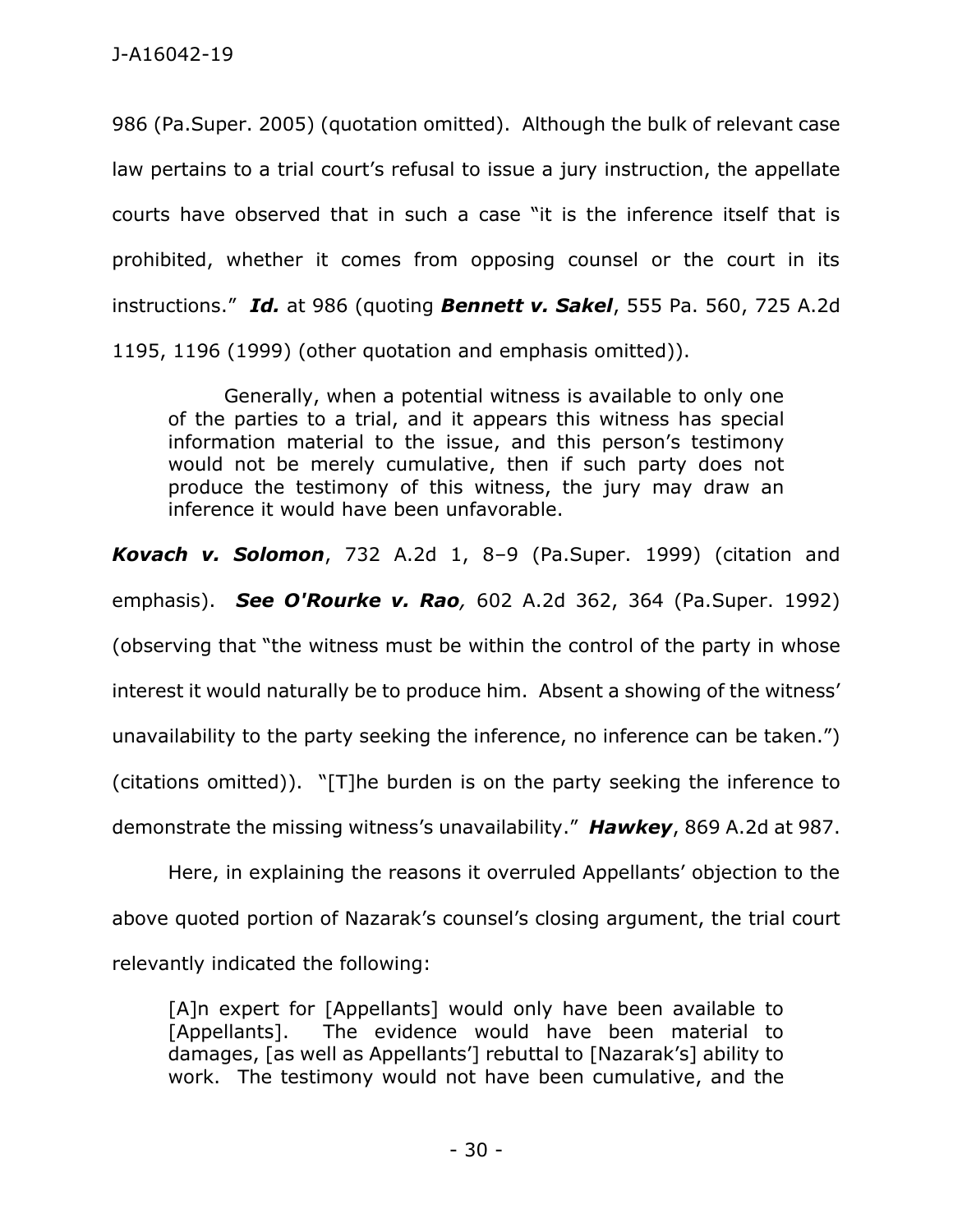testimony would have been evidence contrary to what [Nazarak] presented.

Trial Court Opinion, filed 10/15/18, at 8. Accordingly, the trial court concluded Nazarak's counsel's statement suggesting the jury draw an adverse inference from Appellants' failure to present a vocational or economic expert did not require a new trial. *Id.* We find no error in this regard. *Hawkey*, *supra*.

In their final sub-issue, Appellants contend Nazarak's counsel's solicitation of testimony from Waite regarding the possible cause of the accident, *i.e.*, the brakes on the truck he was driving failed, requires a new trial. Specifically, Appellants challenge the following portions of Nazarak's counsel's direct-examination of Waite:

**Q.** Mr. Waite, you understand the attorney, Pam Collis, both of you and Haranin Construction, has admitted fault for this crash? Do you understand that?

**A.** Yeah.

**Q.** And you are aware of that and you are not here to contest that, are you?

**A.** No.

**Q.** And you believe that you were at fault for this crash, not Mr. Nazarak?

**A.** I believe it was done but something more out of control. I didn't actually cause the crash. I mean, I tried to stop and couldn't because my breaks [*sic*] failed.

**Q.** Do you believe Mr. Waite in any way, shape, or form that my client Mr. Nazarak was at fault in any way for this crash?

**A.** No.

**Q.** Thank you. I appreciate you being here.

\*\*\*

(Whereupon, the following conversation was held at side bar:)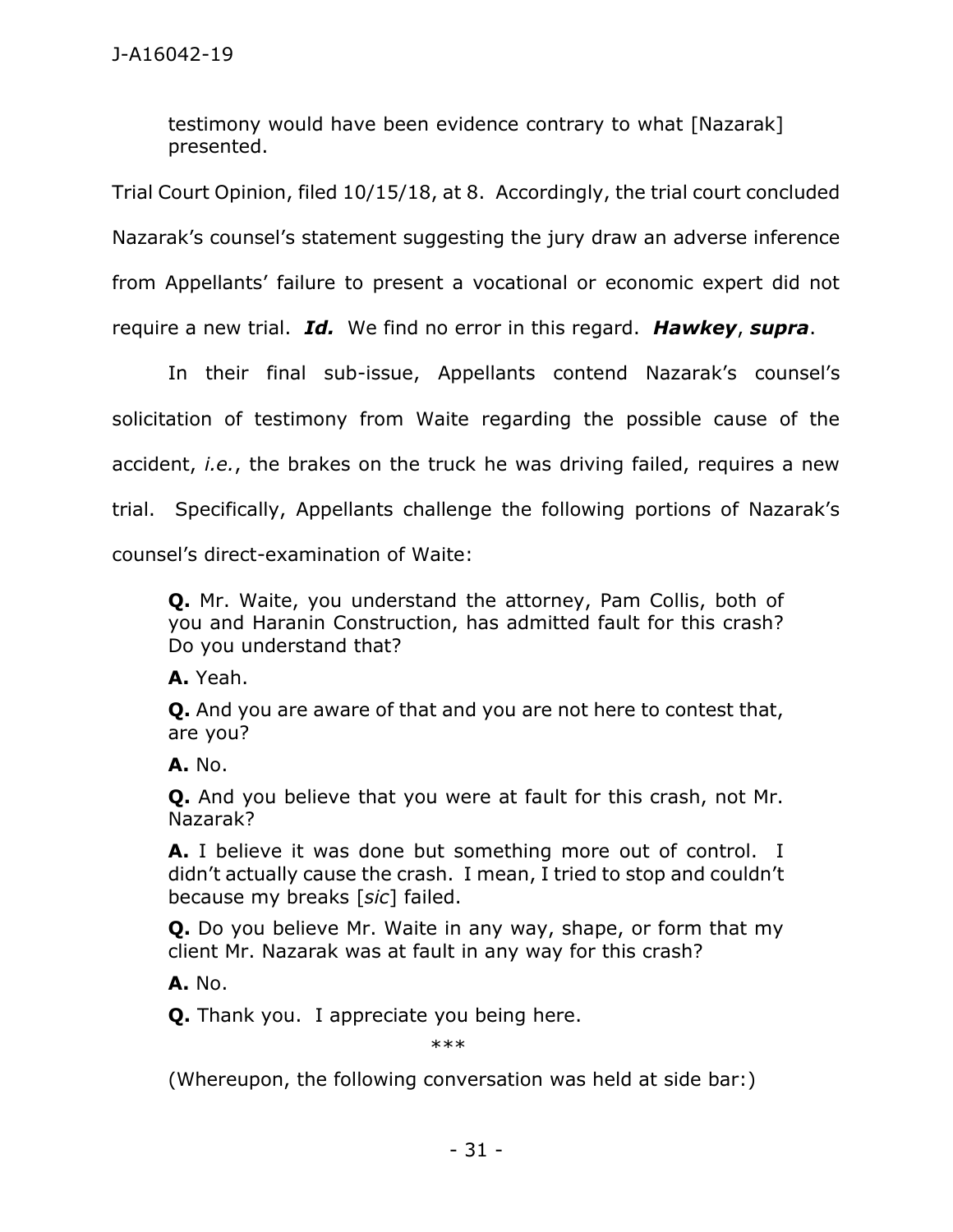\*\*\*

**[Appellants' counsel]:** I move to strike testimony regarding the break [*sic*] failure because [Nazarak's counsel] deliberately asked this man if he was at fault when we have already stipulated to that and we didn't need to have that testimony.

**The Court:** We didn't need to have the testimony. So what do you want me to say.

**[Nazarak's counsel]:** Well the question was asked whether he believed and agreeing that he was at fault.

**[Appellants' counsel]:** Right. And we did not need to have this testimony or elicited the testimony about the break [*sic*] failure deliberately. I told you we were going to get into this, Judge. That's the problem.

**The Court:** All right. So I will strike that. Tell them—

**[Nazarak's counsel]:** That's fine.

**[Appellants' counsel]:** Thanks.

**The Court:** Do you want me to do that now?

**[Nazarak's counsel]:** Thank you.

(End of side bar.)

**The Court:** There was testimony that the break [*sic*] —he said that the breaks [*sic*] failed. That is to be stricken. You are not to consider that.

N.T., 6/19/18, at 101-02.

As is evident, the trial court sustained Appellants' counsel's objection,

ordered the challenged testimony be stricken, and gave the jury a curative

instruction. Appellants did not object to the curative instruction. Accordingly,

no further relief is warranted. *See Mount Olivet Tabernacle Church v.* 

*Edwin L. Wiegand Div.*, 781 A.2d 1263 (Pa.Super. 2001).

For all of the foregoing reasons, we affirm.

Affirmed.